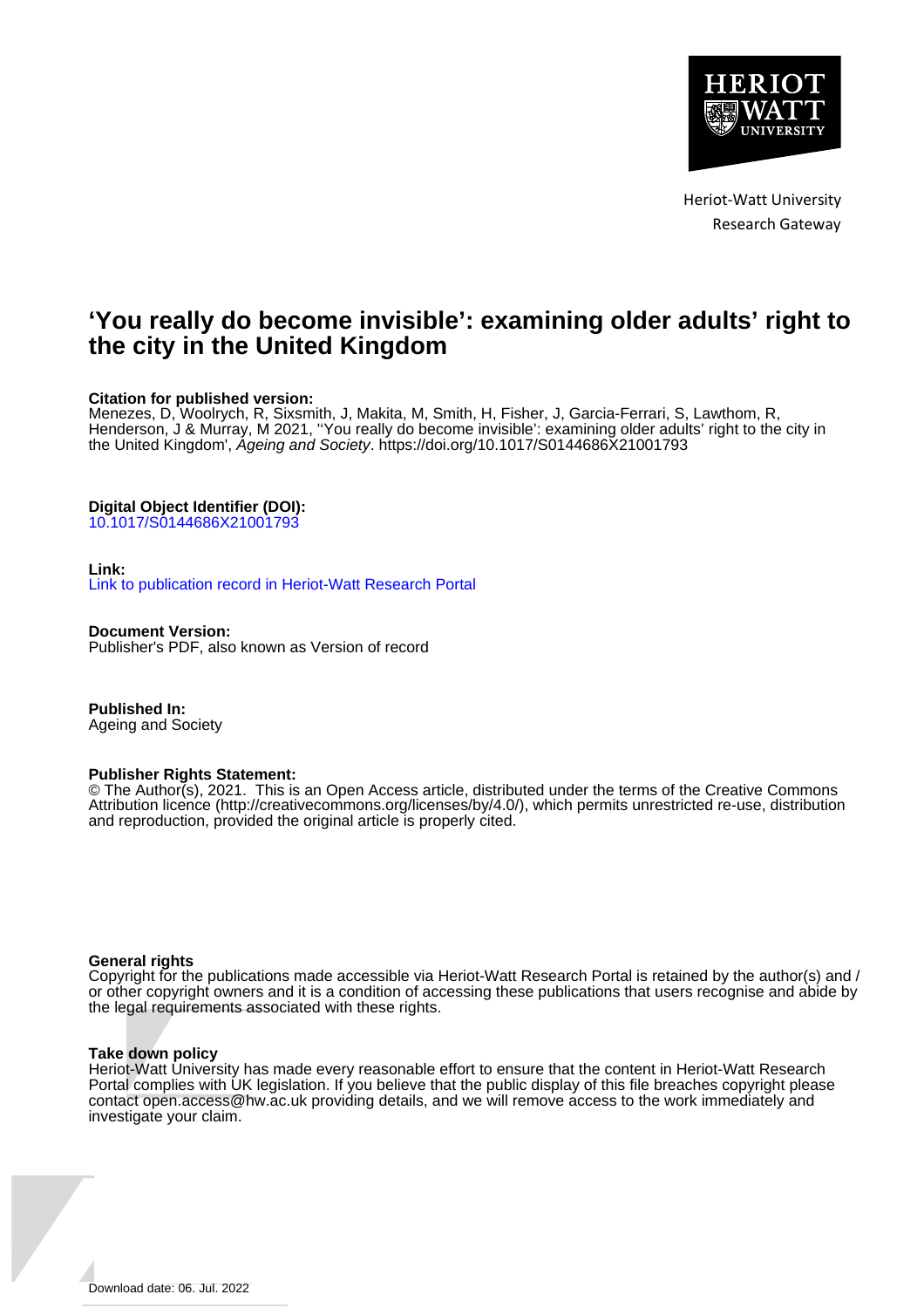#### ARTICLE



# 'You really do become invisible': examining older adults' right to the city in the United Kingdom

Deborah Menezes<sup>1\*</sup> (D)[,](https://orcid.org/0000-0002-2284-0161) Ryan Woolrych<sup>1</sup> (D), Judith Sixsmith<sup>2</sup>, Meiko Makita<sup>3</sup> (D), Harry Smith<sup>1</sup>, Jenny Fisher<sup>4</sup> (D), Soledad Garcia-Ferrari<sup>3</sup>, Rebecca Lawthom<sup>3</sup>, James Henderson<sup>1</sup> and Michael Murray<sup>5</sup>

<sup>1</sup>The Urban Institute (TUI), Heriot-Watt University, Edinburgh, UK, <sup>2</sup>School of Nursing and Health Science, University of Dundee, Dundee, UK, <sup>3</sup>Edinburgh School of Architecture and Landscape Architecture (ESALA), University of Edinburgh, Edinburgh, UK, <sup>4</sup>Department of Social Care and Social Work, Manchester Metropolitan University, Manchester, UK and <sup>5</sup>Keele University, Department of Psychology, Keele, UK

\*Corresponding author. Email: [debbiemenezes@gmail.com](mailto:debbiemenezes@gmail.com)

(Accepted 5 November 2021)

### Abstract

A global ageing population presents opportunities and challenges to designing urban environments that support ageing in place. The World Health Organization's Global Age-Friendly Cities movement has identified the need to develop communities that optimise health, participation and security in order to enhance quality of life as people age. Ensuring that age-friendly urban environments create the conditions for active ageing requires cities and communities to support older adults' rights to access and move around the city ('appropriation') and for them to be actively involved in the transformation ('making and remaking') of the city. These opportunities raise important questions: What are older adults' everyday experiences in exercising their rights to the city? What are the challenges and opportunities in supporting a rights to the city approach? How can the delivery of age-friendly cities support rights to the city for older adults? This paper aims to respond to these questions by examining the lived experiences of older adults across three cities and nine neighbourhoods in the United Kingdom. Drawing on 104 semistructured interviews with older adults between the ages of 51 and 94, the discussion centres on the themes of: right to use urban space; respect and visibility; and the right to participate in planning and decision-making. These themes are illustrated as areas in which older adults' rights to access and shape urban environments need to be addressed, along with recommendations for age-friendly cities that support a rights-based approach.

Keywords: age-friendly cities; social justice; right to the city; ageing-in-place

### Introduction

Across the globe, urbanisation and ageing represent two critical societal challenges driving key policy decisions (Phillipson, [2011](#page-19-0); Fitzgerald and Caro, [2017\)](#page-18-0). In the

© The Author(s), 2021. Published by Cambridge University Press. This is an Open Access article, distributed under the terms of the Creative Commons Attribution licence ([http://creativecommons.org/licenses/by/4.0/\)](http://creativecommons.org/licenses/by/4.0/), which permits unrestricted re-use, distribution and reproduction, provided the original article is properly cited.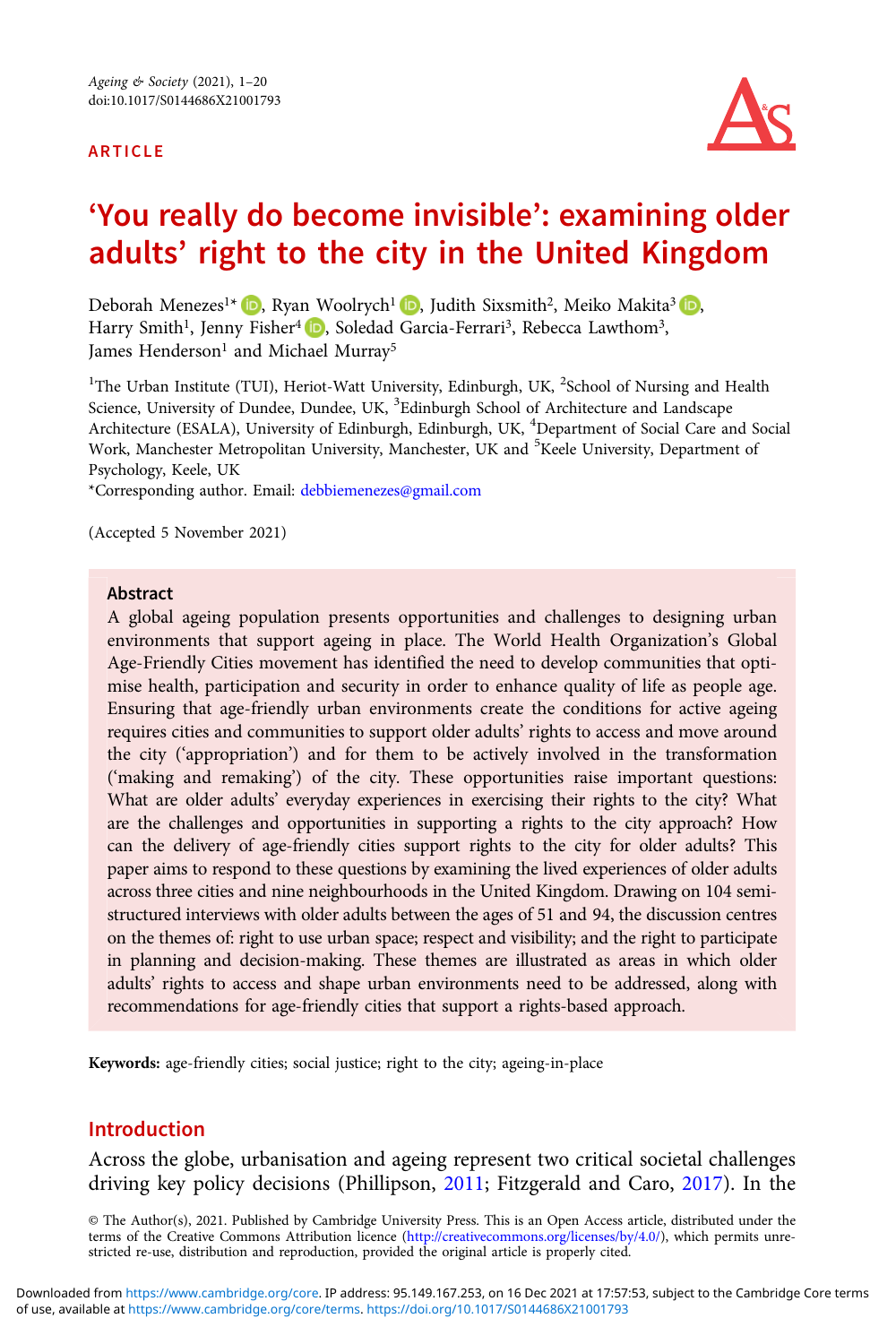development of sustainable cities and communities, there has been a focus on place-making, specifically how urban spaces and inner-city areas can enable a sense of inclusion and citizenship for all residents (Friedmann, [2010](#page-18-0)). In bringing about urban change, debate has centred on how urban environments can support equitability in terms of providing diverse groups with access to resources and opportunities to support wellbeing (Wheeler, [2013](#page-20-0)). This discussion has been firmly grounded in theories of social justice and rights to the city (Imrie, [2011\)](#page-18-0) which have conceptualised those rights in two interrelated ways: the right to appropriate the city (e.g. right to access, occupy and use urban space) in support of a full social participation, and the right to participate in the shaping of the city (e.g. citizenship, involvement in decision-making) to enable political participation (Lefebvre, [1968] [1996,](#page-19-0) [1974;](#page-19-0) Purcell, [2002](#page-19-0), [2003](#page-19-0)). Whilst the rights to the city agenda has gained much attention, there has been little attempt to conceptualise these rights within the context of ageing in urban environments. This is despite literature exploring rights and social justice amongst older adults more broadly, including calls for an international response to addressing the rights of older adults (Tang and Lee, [2006](#page-20-0)).

# Towards a rights-based agenda for age-friendly cities

Enabling a 'right to the city' agenda is seen as fundamental to citizenship, democratic participation and engagement, specifically by having the right to engage in the opportunities that cities offer (Lefebvre, [1968] [1996,](#page-19-0) [1974;](#page-19-0) Purcell, [2002](#page-19-0), [2003\)](#page-19-0). In so doing, the 'right to the city' movement has aimed to strengthen the ability of citadins (i.e. inhabitants of the city) to take charge of processes of spatial production (Lefebvre, [1968] [1996,](#page-19-0) [1974;](#page-19-0) Shields, [1998;](#page-19-0) Dikeç, [2002;](#page-18-0) Purcell, [2002](#page-19-0), [2003;](#page-19-0) Chiodelli, [2013](#page-18-0)). Appropriating urban spaces and resources, in respect of moving around the city and accessing urban space, are a key dimension of what Lefebvre ([1968] [1996](#page-19-0)) referred to as a reclaiming of *oeuvre*: the ability to participate in the city and to be part of urban life and to be present within it (Mitchell and Heynen, [2009;](#page-19-0) King, [2020](#page-19-0)). The 'right to the city' supports the claim of all (including older adults) to social participation and inclusion, and the opportunities to access the 'rich' social, economic, political, cultural and physical spaces that constitute urban life (Cramm et al., [2018](#page-18-0); Woolrych et al., [2021](#page-20-0)).

The 'right to the city' movement has regained the attention of scholars searching for a more inclusive and participatory framework to address the growing disenfranchisement of urban inhabitants in the context of contemporary neoliberal policy making (Friedman, [1995](#page-18-0); Isin, [2000](#page-19-0); McCann, [2002](#page-19-0), [2003;](#page-19-0) Purcell, [2002,](#page-19-0) [2003](#page-19-0); Mitchell, [2003;](#page-19-0) Simone, [2005;](#page-19-0) Harvey, [2008](#page-18-0); Boniburini et al., [2013;](#page-18-0) Torku et al., [2021\)](#page-20-0). In this paper, we use 'right to the city' as a theoretical framework to engage with the age-friendly cities (AFC) agenda which affirms full citizenship when seeking: (a) to flourish through a rich social participation by appropriation of urban spaces; and (b) to participate in urban governance and generate social change, i.e. a rich formal and informal political participation.

Alongside a 'rights to the city' agenda, the literature on ageing in the city has focused on the engagement and participation of older adults through ensuring access to the services and supports to enable ageing-in-place (Rowles and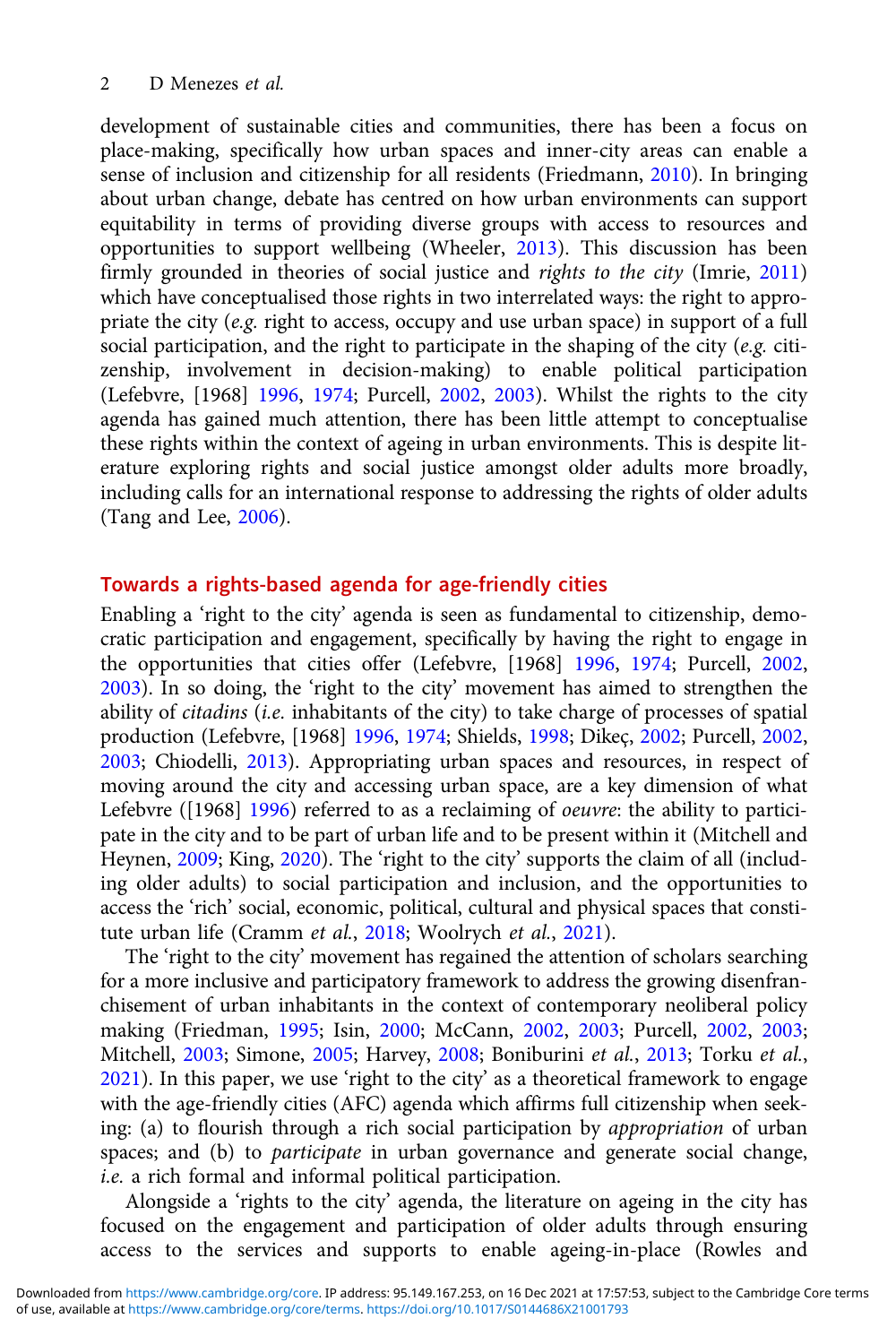Bernard, [2013;](#page-19-0) Novek and Menec, [2014;](#page-19-0) Woolrych et al., [2021\)](#page-20-0). Here, ageing-in-place is dependent on older adults having the place-based supports for social participation, mobility and active living (Sixsmith et al., [2014\)](#page-19-0). However, the design of urban environments often discourages active ageing, putting older adults at risk of insecurity, isolation and loneliness (Scharf and Smith, [2005](#page-19-0); Buffel et al., [2012](#page-18-0); Adlakha et al., [2020](#page-18-0)). Enabling older adults to participate in communities in old age is fundamental to a sense of fulfilment, engagement and citizenship; underpinning principles of social justice within the city (Woolrych et al., [2021](#page-20-0)).

Over the last 20 years, there has been a growing interest in developing AFCs in policy and practice as a key driver for ageing in place (Buffel et al., [2014;](#page-18-0) Buffel and Phillipson, [2016](#page-18-0); Woolrych and Sixsmith, [2017;](#page-20-0) Torku et al., [2021](#page-20-0)). Much of this work has been led by the World Health Organization's (WHO) Global Age-friendly Cities agenda (WHO, [2007\)](#page-20-0) aimed at supporting the development of urban environments that provide the economic, personal, physical and social resources to age well. The increasing interest in AFCs has been underpinned by a paradigm shift in public discourse on ageing as a positive process, emphasising the active roles and positive contribution of older adults to communities and society (Biggs, [2001](#page-18-0); Powell and Edwards, [2002](#page-19-0); Lui et al., [2009\)](#page-19-0). This has forefronted the importance of a 'rights-based' approach that prioritises the inclusion of older adults in policy making at a community and city level (WHO, [2002;](#page-20-0) Woolrych and Sixsmith, [2017](#page-20-0)).

The AFC agenda has led to some positive interventions in the co-design of physical and social environments to support old age, as well as models of participatory, collaborative governance that include older adults in decision-making and planning (Lui et al., [2009](#page-19-0); Menec et al., [2011](#page-19-0); Cramm et al., [2018\)](#page-18-0). However, forms of participation have not always been inclusive, having more success engaging with the 'enthusiastic' older adults at the expense of those who are often more isolated, such as the 'very old', those living with dementia and the physically frail (Jenkins et al., [2006](#page-19-0); Menec et al., [2011](#page-19-0); Buffel et al., [2012](#page-18-0); Buffel and Phillipson, [2016](#page-18-0)).

Barriers to exercising rights to the city undermine a sense of agency in old age, and thwart older adult's ability to assume more active roles in communities (Woolrych and Sixsmith, [2017\)](#page-20-0). Here, feelings of inclusion are related to the extent to which urban environments affect a sense of being respected, valued and safe as key components of citizenship and the AFC (Abbott and Sapsford, [2005;](#page-18-0) Scharf et al., [2007](#page-19-0); De Donder et al., [2013](#page-18-0); Menezes, [2020;](#page-19-0) Woolrych et al., [2020\)](#page-20-0). Research has highlighted the importance of connected communities that support meaningful participation, which in turn enhance feelings of place belonging, famil-iarity and identity (Phillips et al., [2005](#page-19-0); Buffel et al., [2014;](#page-18-0) Novec and Menec, [2014](#page-19-0); Woolrych and Sixsmith, [2017\)](#page-20-0). Yet urban interventions often undermine a sense of place, failing to build the political, social and cultural capital necessary for sustain-able communities (Woolrych et al., [2007](#page-20-0)). This has significantly impacted on older adults, for instance, through processes of urban change that have displaced many from urban areas, disrupting deeply rooted neighbourhood ties and the affective, symbolic and psychological attachments to community (Atkinson et al., [2011\)](#page-18-0).

In contemporary debates on city design, the lived experiences of older adults have been afforded less significance than commercial interests and the related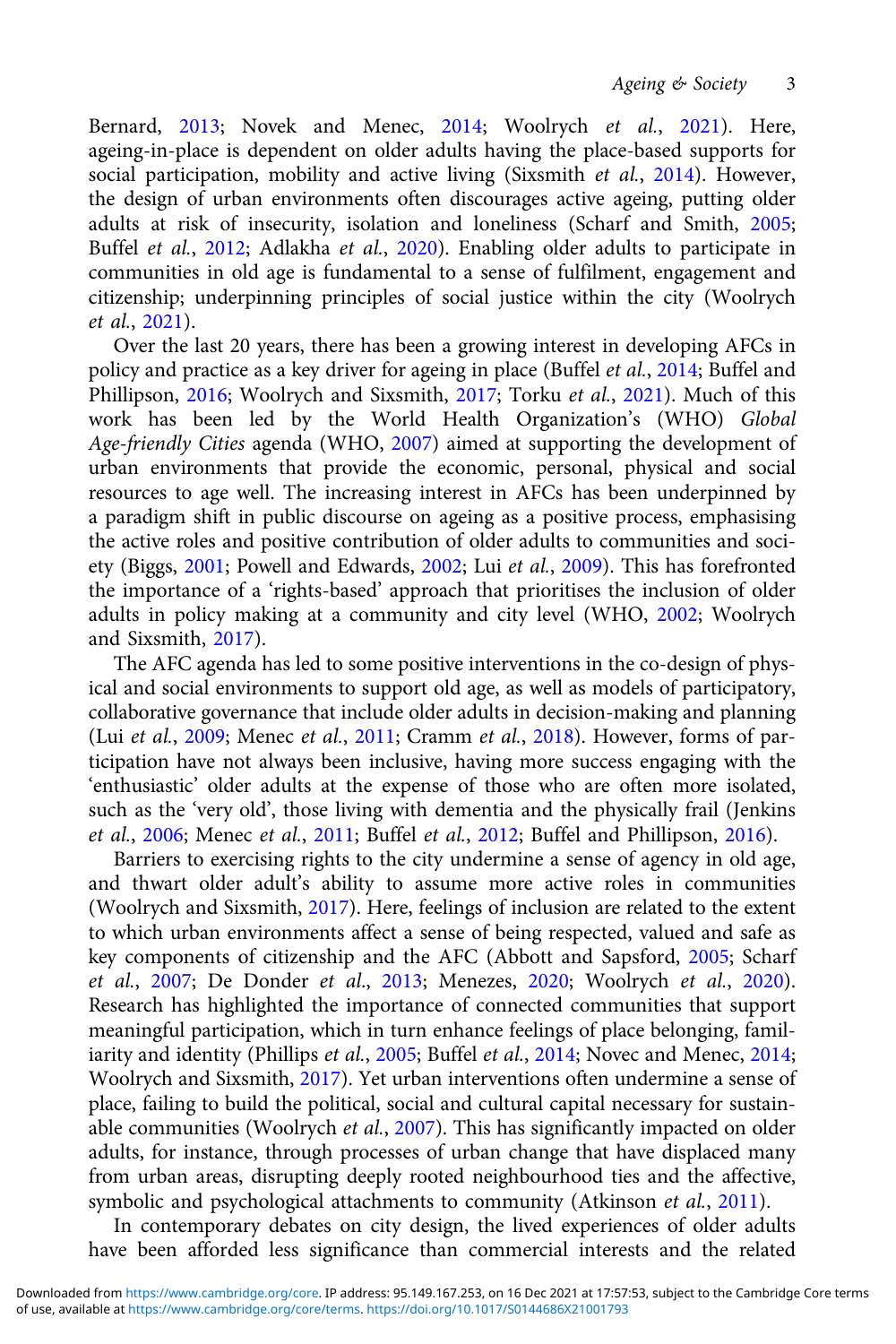'rebranding' of the city, thus prioritising the experiences of certain groups over others, bringing issues of tolerance, fairness and justice into sharp focus (Burns et al., [2012\)](#page-18-0). As a result, older adults have often reported a sense of disillusion with living in inner-city urban areas, with many experiencing a sense of 'lost com-munity' and estrangement from place (Buffel et al., [2013\)](#page-18-0).

# Positioning older adults 'right to the city'

Delivering equitable and inclusive outcomes for older people raises critical questions of how fairness, social justice and good governance can be supported within the delivery of AFCs. In this context, the 'right to city' approach offers a valuable theoretical perspective to support dialogue and analysis of the barriers to ageing well, namely appropriation and use of urban spaces, and participation in decisionmaking at various political scales in the production of urban space and access to resources.

In seeking to assert the 'right to the city' as both appropriation and political participation, this article brings together the experiences of older adults living across urban environments in the United Kingdom (UK) by drawing on qualitative interview data collected from nine neighbourhoods across three cities in the UK (Glasgow, Edinburgh and Manchester). The paper outlines recommendations for supporting ageing-in-place which seek to build a deepening understanding of older adults' aspirations for social and political participation – the 'right to the city' and work towards developing a rights-based approach to AFCs with older people at the centre.

# Methodology

The analysis for this paper is based on qualitative data collected as part of a threeyear (2016–2019) mixed-method case-study project examining experiences of ageing-in-place, specifically exploring the enablers and barriers to creating AFCs. The project methods included a survey, semi-structured interviews, walking interviews and photo diaries. This paper draws on data from 104 semi-structured face-to-face interviews undertaken with 110 older adults, including six couples (between the ages of 51 and 94, who were all interviewed only once) from nine neighbourhoods across three cities in the UK (Manchester, Glasgow and Edinburgh). The selected case-study cities and neighbourhoods were chosen to represent a broad diversity of contexts in terms of urban development, ageing demographics, and social and economic deprivation. The recruitment strategy adopted multiple pathways to reach older adults, including canvassing in the local community, utilising mailing lists of existing community groups, follow-up contact provided through completion of an initial door-to-door survey and snowball sampling from an initial set of interviewees. Initially, the inclusion criteria for participating in the study were: aged 60 and over and residing within the case-study neighbourhoods. In very few exceptions we were approached by participants in their fifties who were actively engaged with local groups of older adults and so we lowered the inclusion criteria to ensure their perspectives were incorporated. In ensuring an inclusive approach to engagement, the sample also included older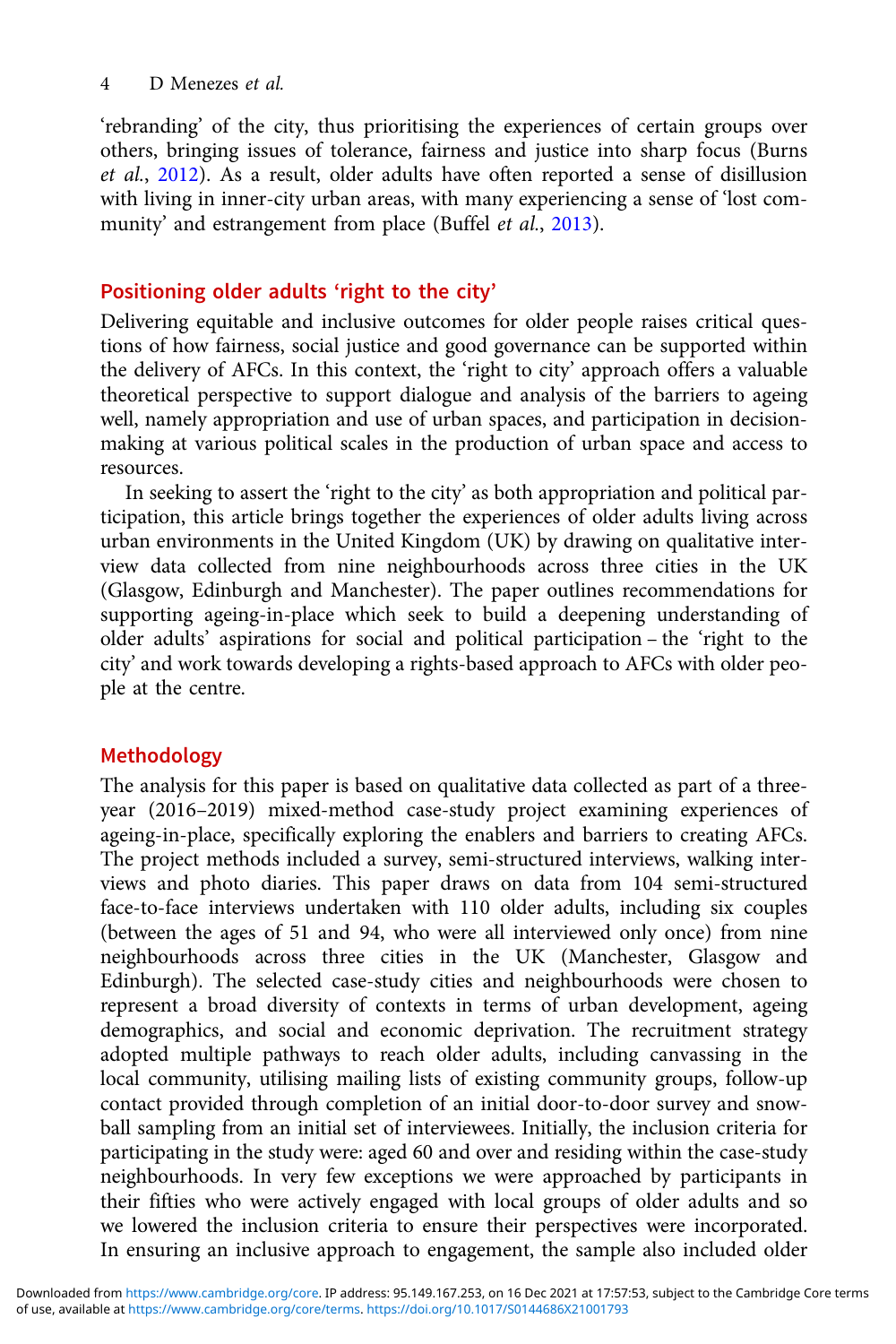adults with physical impairments and mild cognitive impairment (people with dementia and their carers) (see [Table 1\)](#page-6-0).

The research was subject to the lead university's ethical review process and research governance framework. Participants were informed about the goals of the study and how issues of confidentiality and anonymity would be preserved, including the storage, analysis and dissemination of the data. The interviews were audio recorded, professionally transcribed and checked for quality by the research team.

The interview schedule was developed following a pilot study and the final schedule covered the following topic areas: experiences of ageing and sense of place; perceptions of the built and social environment, particularly in terms of the barriers and challenges to ageing in the community; experiences of social and civic participation in the city/community; and priorities for delivering AFCs. Interview length ranged between 25 and 150 minutes and followed a conversational style, with the schedule acting as a guide. Participants were given the choice of interview venue to ensure their comfort and convenience. Consequently, most interviews were conducted in older adults' homes, but community venues were also used.

The thematic analysis of the data is underpinned by an interpretive paradigm (see Creswell, [2009\)](#page-18-0) which requires a holistic exploration of both individual and social phenomena in order to understand older adults' lived experiences within their immediate neighbourhoods. The analysis followed the basic six steps outlined by Braun and Clarke ([2006](#page-18-0)). It began by repeatedly reading the interview transcripts to get familiarised with the nuances of the data. This was followed by identification of meaningful texts in relation to the research questions. The relevant data were then grouped in first coding categories. These codes were then discussed amongst the investigators to develop a coding framework. This framework was then refined through further referring to the transcripts and discussing the interconnections of the emerging codes and interpretations of the data. In this way, a series of tentative themes were formed, and codes were combined or removed to develop the final themes. A team analysis workshop was then undertaken with all investigators to cluster the codes into a final agreed set of themes and subthemes. The result was a case-study analytical framework which entailed the development of the key themes across the nine neighbourhoods: 'place familiarity and perceptions of safety and security', 'vulnerability and public space', 'navigating supports', 'social and civic participation', 'feeling valued', 'managing place insecurities' and 'older adults' rights and voice'.

The focus of this paper lies on the two main issues around rights of older adults in the city: (a) the right to shape, appropriate and use urban space, and (b) the right to participate in the decision-making of the city. This is done by examining older adults' everyday experiences to underline those aspects of their everyday life which are constituted around daily encounters within the city and their neighbourhoods, followed by identifying the experiences and 'struggles' that older adults confront while navigating their everyday urban spaces, to then move on to illustrating the voice that older adults have in the decisions that direct their everyday 'right to the city'.

# Right to shape, appropriate and use urban space

This section draws on the experiences of older adults to illustrate the challenges and struggles that many older adults face in accessing and participating in urban life and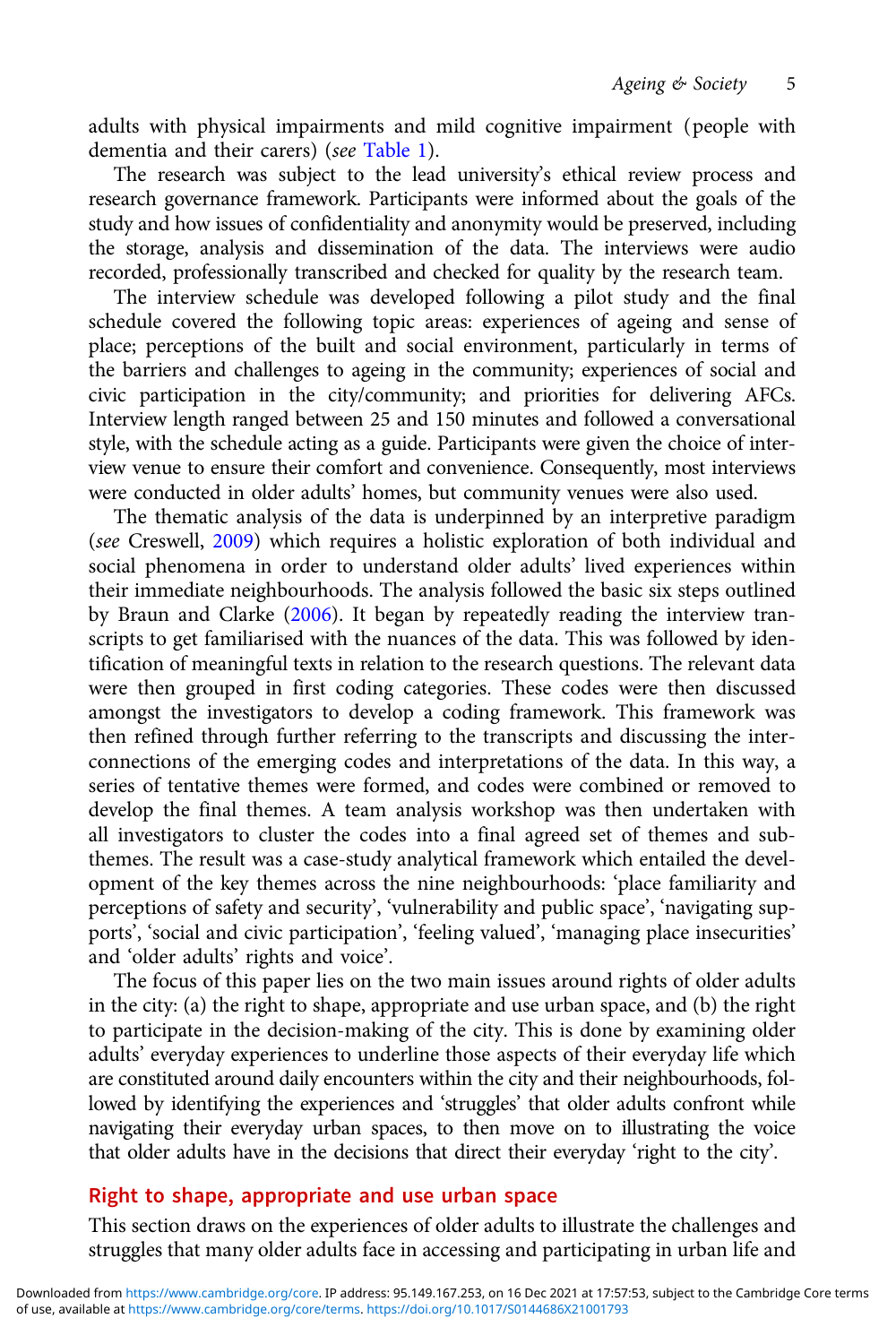#### <span id="page-6-0"></span>Table 1. Sample of participant characteristics

|                         | Edinburgh                      |                             |                                 | Glasgow                     |                                 |                                                              | Manchester                        |                                |                              |
|-------------------------|--------------------------------|-----------------------------|---------------------------------|-----------------------------|---------------------------------|--------------------------------------------------------------|-----------------------------------|--------------------------------|------------------------------|
|                         | Craigmillar<br>(low<br>income) | Leith<br>(medium<br>income) | Morningside<br>(high<br>income) | Easterhouse<br>(low income) | Govanhill<br>(medium<br>income) | Hyndland,<br>Dowanhill<br>and<br>Partick<br>(high<br>income) | <b>Baguley</b><br>(low<br>income) | Rusholme<br>(medium<br>income) | Didsbury<br>(high<br>income) |
| $\mathsf{N}$            | 12                             | 11                          | 10                              | 11                          | 16                              | 16                                                           | 9                                 | 14                             | 11                           |
| Age:                    |                                |                             |                                 |                             |                                 |                                                              |                                   |                                |                              |
| Minimum                 | 52                             | 63                          | 62                              | 58                          | 60                              | 61                                                           | 63                                | 65                             | 66                           |
| Maximum                 | 92                             | 78                          | 90                              | 87                          | 80                              | 84                                                           | 92                                | 94                             | 90                           |
| Mean                    | 74                             | 64.18                       | 80.66                           | 69.72                       | 70.28                           | 70.62                                                        | 76.11                             | 73.63                          | 76                           |
| Gender:                 |                                |                             |                                 |                             |                                 |                                                              |                                   |                                |                              |
| Female                  | $\overline{7}$                 | 9                           | 6                               | $\overline{7}$              | 14                              | 12                                                           | $\overline{7}$                    | 11                             | $\overline{7}$               |
| Male                    | 5                              | $\overline{2}$              | $\overline{4}$                  | $\overline{4}$              | $\overline{2}$                  | $\overline{4}$                                               | $\overline{2}$                    | 3                              | $\overline{4}$               |
| Ethnicity:              |                                |                             |                                 |                             |                                 |                                                              |                                   |                                |                              |
| White                   | 12                             | 9                           | 10                              | 11                          | 13                              | 16                                                           | 9                                 | 12                             | 11                           |
| <b>BAME</b>             | $\mathbf{0}$                   | $\overline{2}$              | $\mathbf 0$                     | $\mathbf 0$                 | 3                               | $\pmb{0}$                                                    | $\mathbf 0$                       | $\overline{2}$                 | $\mathbf 0$                  |
| Living<br>arrangements: |                                |                             |                                 |                             |                                 |                                                              |                                   |                                |                              |
| Living alone            | $\overline{7}$                 | 6                           | $\overline{2}$                  | 8                           | 12                              | 9                                                            | $\overline{4}$                    | 5                              | 5                            |
| Living with<br>others   | 5                              | 5                           | 8                               | 3                           | $\overline{4}$                  | $\overline{7}$                                               | 5                                 | $9\,$                          | 6                            |

 $\circ$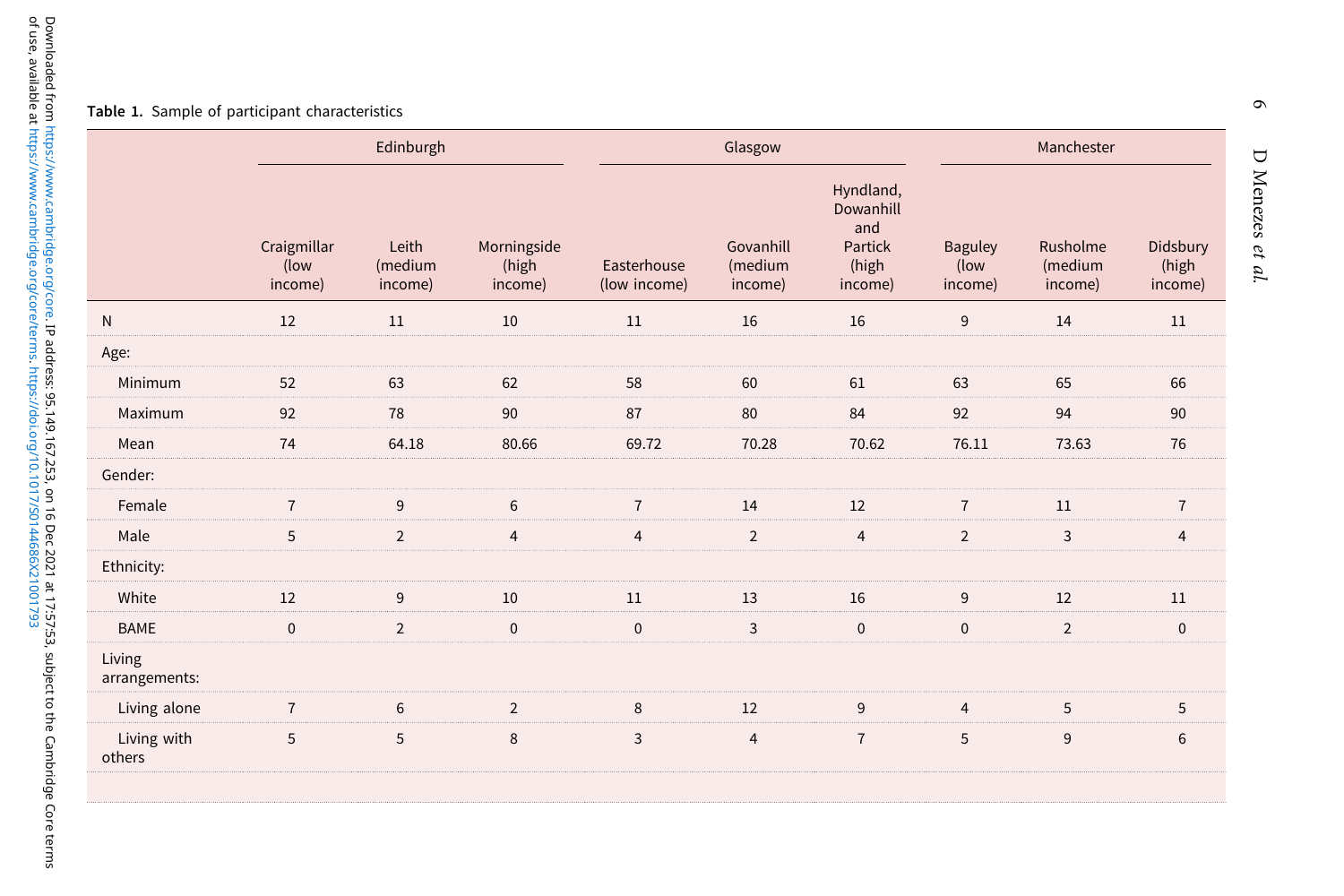| allable at                                   |                                |
|----------------------------------------------|--------------------------------|
| pridge.org/core/terms. https://doi.or        | Employment<br>status:          |
| ہے<br>وا                                     | Retired                        |
|                                              | Employed                       |
|                                              | Volunteer job                  |
|                                              | Unemployed                     |
| 167.253, or                                  | Years living in<br>area:       |
|                                              | Minimum                        |
| Dec 2                                        | Maximum                        |
|                                              | Mean                           |
| 7:57:53, subject to the Cambridge Core terms | $N = 110.$<br>Notes:<br>1. Car |

| Employment<br>status:    |              |               |              |                |       |              |              |       |              |
|--------------------------|--------------|---------------|--------------|----------------|-------|--------------|--------------|-------|--------------|
| Retired                  | 11           | 8             | 8            | 8              | 13    | 16           | 8            | 11    | 11           |
| Employed                 |              |               |              | $\overline{2}$ | na    | $\mathbf{0}$ |              | na    | $\Omega$     |
| Volunteer job            | $\mathbf{0}$ | 4             |              | $\mathbf 0$    | na    | $\mathbf{0}$ |              | na    | $\mathbf{0}$ |
| Unemployed               | $\mathbf{0}$ | $\Omega$      | $\mathbf{0}$ |                |       | $\mathbf{0}$ | $\mathbf{0}$ | na    | $\mathbf{0}$ |
| Years living in<br>area: |              |               |              |                |       |              |              |       |              |
| Minimum                  |              | $\mathcal{P}$ | 0.66         | 9              | 10    | 0.58         | 20           | 17    | 15           |
| Maximum                  | 84           | 77            | 70           | 78             | 79    | 76           | 92           | 53    | 60           |
| Mean                     | 34.25        | 30.8          | $\mathbf{I}$ | 46.63          | 31.85 | 18.89        | 60.37        | 38.42 | 40           |

nnot be calculated as many values are missing. na: data not available. BAME: Black, Asian and Minority Ethnicities.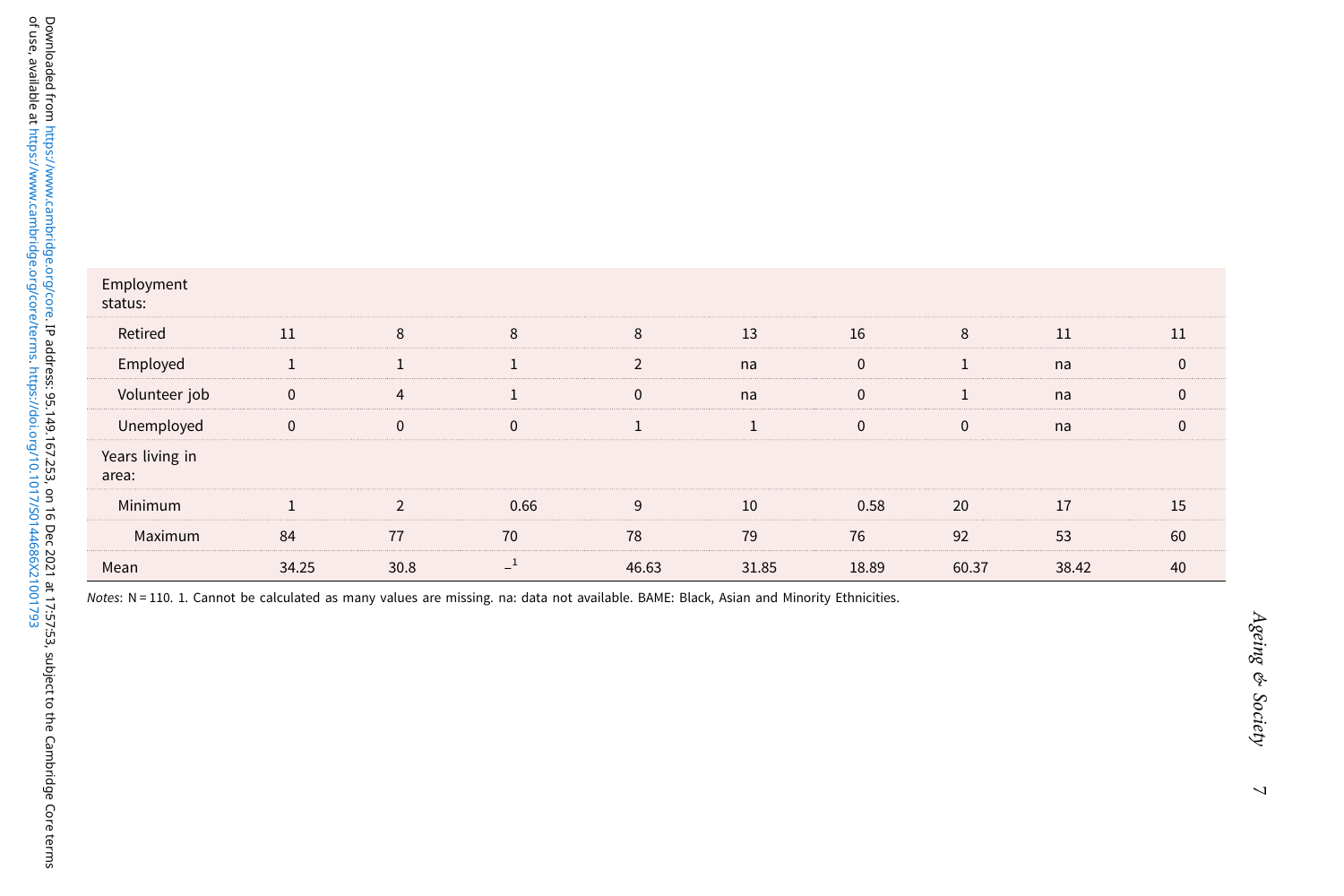spaces – the right to access the city. The focus is on two specific sub-themes: right to access and use urban space, and respect and visibility.

## Right to access and use urban space

Issues around the right to space in terms of accessing, using and appropriating urban space were recurrent themes in the interviews. A perceived fundamental human right for a number of older adults was barrier-free access to public spaces and moving around the community, in order to access the 'basic freedoms' that people should be entitled to in old age:

To me, an age-friendly community is one where I can move around without hassle, without worry. How can I get from A to Z and access the basic freedoms that most others are entitled. It shouldn't be a source of worry and stress. (Female, 82, Manchester)

Some older adults, who were mobile and active, expressed positive experiences of public space and transport, as an enabler of mobility, physical activity and socialising, thereby enabling people to 'stay involved' as a key component of an agefriendly community:

Transport is very good. The bus is every few minutes. Yeah it's all free. We just get on and off wherever we want to be. It's easy for me as I can reach the places I need to be … I can still stay involved. I often get to the Botanical Gardens on the bus where I'll have lunch with friends. (Female, 84, Edinburgh)

Yet accessing participation opportunities was complex for many older adults extending beyond accessible public transport, requiring the continuous negotiation of barriers within the urban environment. Physical barriers and hazards to mobility prevented the ability to move around urban space easily which undermined everyday routines within the context of place, providing 'second-class' access for many and eroding opportunities for community participation:

There are hazards now. They didn't used to be but they changed all the road haven't they and everything. They have made the pavement that bit smaller … Yes and now they have got a cycle path. Well yes because I mean they use our space … you find yourself taking different routes, avoiding certain places or not going out. (Female, 71, Manchester)

To others, exercising one's right to the city was strongly related to the right to the various supports and services within the community. Inability to navigate urban space prevented access to those services, and compromised opportunities for healthy and active ageing:

It doesn't matter how easy it is to get to a place or to the end of the road, if we cannot get there, then we cannot access that service or meet people can we? In which case, those opportunities that should be afforded to you, are no longer available. So you do feel excluded. (Male, 81, Edinburgh)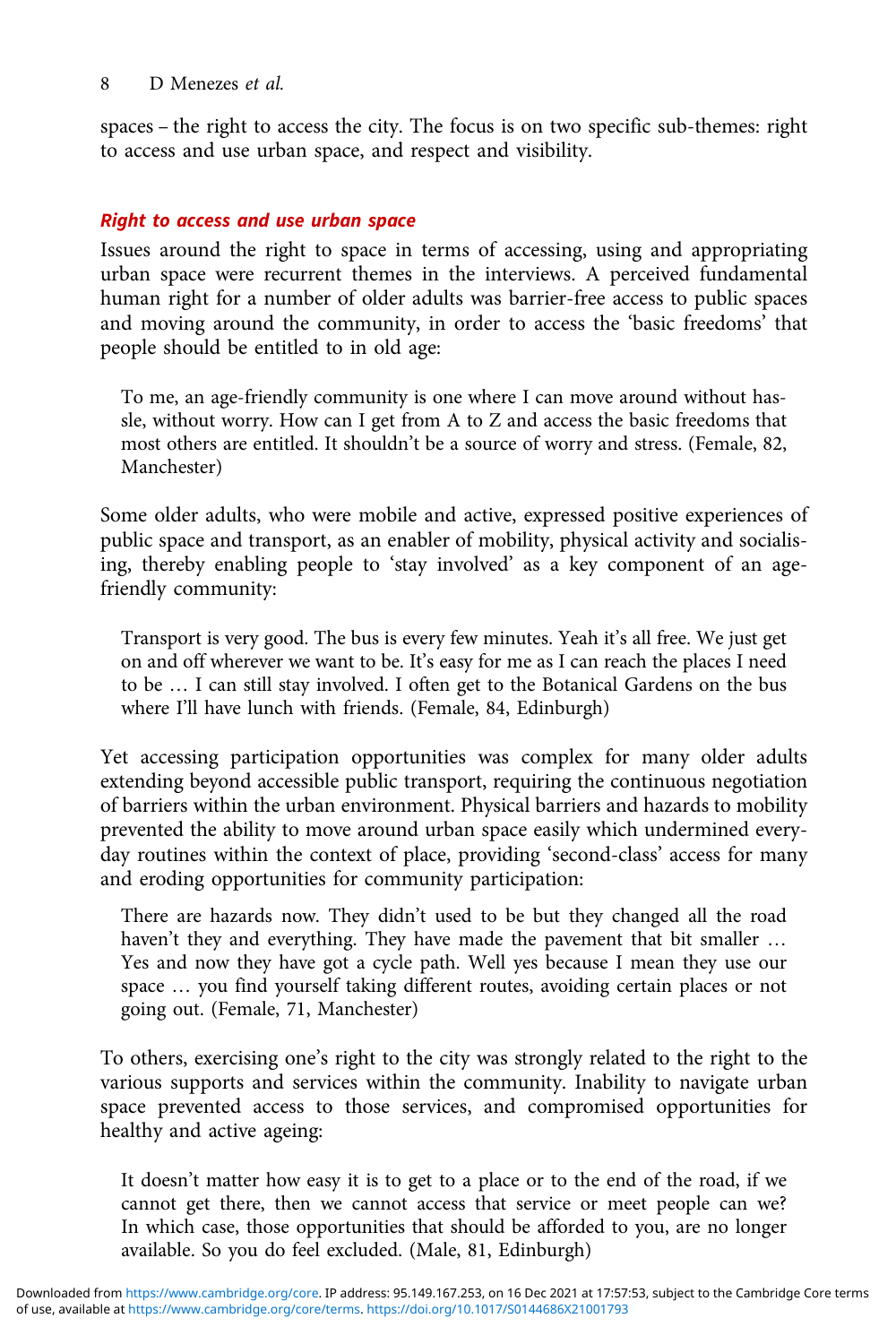For some older adults, the ability to assume access to urban space and take advantage of assets in the community went beyond physical access. Being able to realise an individual 'right to the city' was also deeply rooted in psycho-social barriers associated with leaving the home:

Assuming that I know what is out there for me in terms of the things I can access, and even if I could physically get there… there are other things preventing me from getting out there if you know what I mean… I've not always had the same confidence since the fall. It's the anxiety of leaving the home that gets to me. (Female, 71, Glasgow)

These everyday struggles for older adults reflect the importance of the right to access and use urban space, in terms of supporting basic opportunities and freedoms. Many felt a lack of confidence about using urban space and of their rights in occupying that space. Whilst even those communities who were notionally more age-friendly in terms of being 'asset rich' were unlikely to deliver positive outcomes for older people unless those opportunities could be realised.

# Respect and visibility

For older adults in our study, an AFC was one where older adults felt safe and respected as key components of the 'right to the city'. Despite some of the enablers that public transport offered, many older adults felt vulnerable when using public transport owing to a lack of sensitivity from transport providers and a lack of recognition from other users. In this respect, travelling by bus was often an 'anxious' experience for older adults, with everyday journeys being framed as a 'struggle':

A lot of people are nervous about falling on a bus, getting on and off the buses. The bus drivers are getting much better at being aware but there are some bus drivers who are just not nice people. It's almost like they like to play games. Like as soon as you get on the bus, as far as I know the training says … that with older people or disabled people they've got to wait until they are seated before they take off. (Female, 80, Manchester)

These 'struggles' were also present in determining rights and priorities in terms of appropriating urban space. Older adults felt that their rights to use urban space were afforded less priority than others, creating feelings of frustration, and excluding them from the use of everyday spaces in the community. Some spoke of wanting to assert themselves with others – although this was not always well-received:

They [members of the public] have got no respect for people … I don't let it bother me. I was out with [my son] one day and he said, 'Mum, behave yourself.' 'Why? I have as much right to be on this pavement as they have.' I once said there was a car parked across the pavement and I was coming up here and I said to the driver, 'this is a pavement for people'. So that meant I had to walk on to the main road which is a bus lane which is hardly the safest thing to do. (Female, 72, Manchester)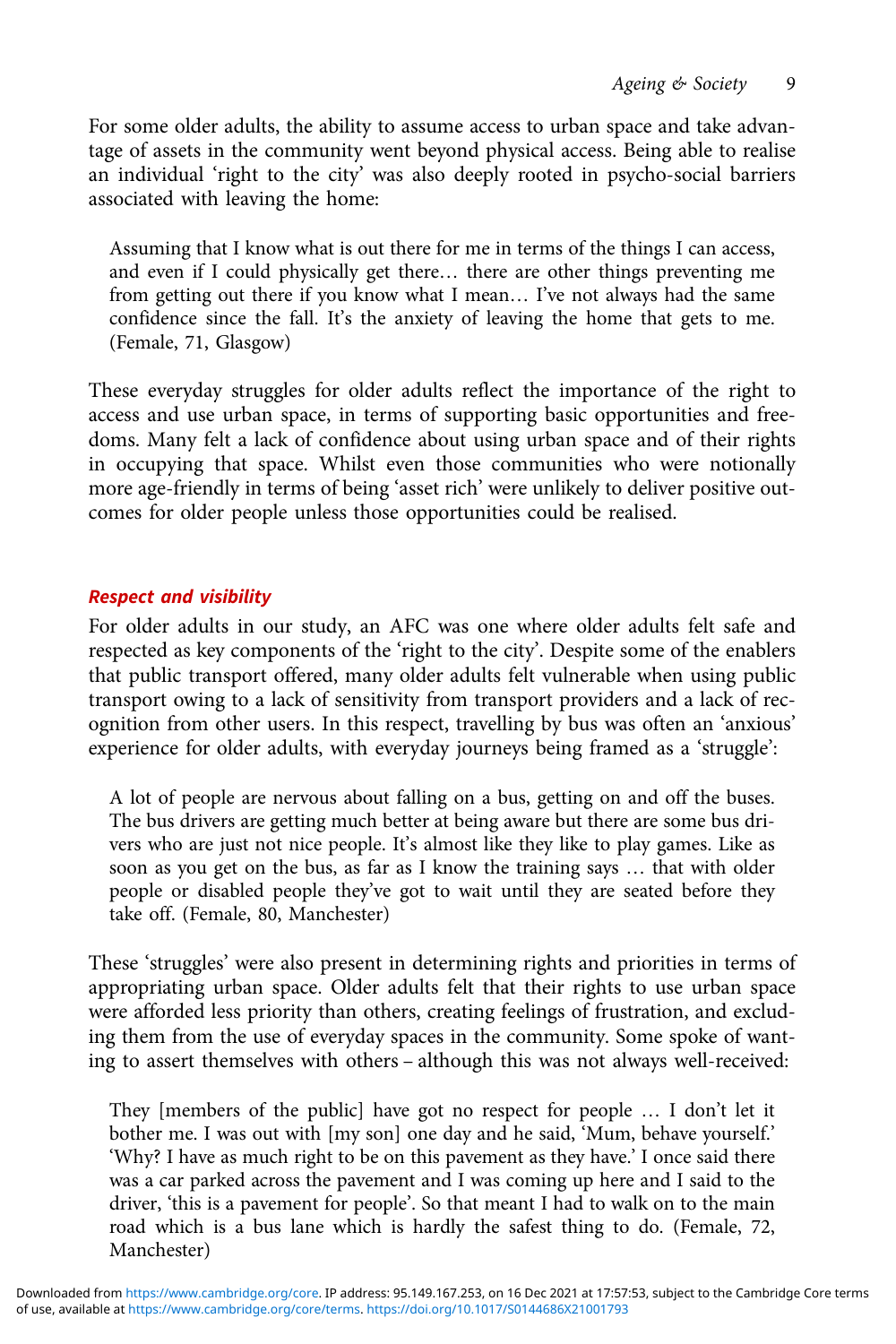There was a perception of very little respect from other members of the community when using public space, which translated into negative experiences when undertaking daily activities outside the home, including shopping:

…there's very little respect anywhere. When my husband was in the mobility thing [scooter] in the Trafford Centre [shopping precinct], people used to try and walk over him. When I was walking down the road from the hospital the other day and I had two bags, a bag in each hand, I had to push my way through the crowds and then I got along this part of the road and they're milling in and out and everywhere. (Female, 67, Manchester)

Many older adults reported that becoming older had rendered them invisible to other community members, adopting separate, parallel lives with little day-to-day recognition when moving around public spaces:

I've noticed in the last maybe what, certainly the last few years. I'm just 65 now, but you become invisible. You really do … there can be big numbers of people maybe, they've just got off a bus or something. And you can be walking the opposite way on the pavement, and they don't see you, honestly. I can get on a bus, you really do become invisible, honestly. (Female, 65, Manchester)

Similarly, there was an increased sense of vulnerability and sustaining their voice in the community was becoming more challenging. Often, older adults felt as if their perspectives were less likely to be heard, with many being apprehensive about defending their right to occupy the city, thus undermining their sense of citizenship:

When you're older you're more vulnerable. I'm finding I'm losing that bravery, if you like. You feel more vulnerable as you're getting older and I can feel it now more. It's a terrible world, isn't it! Because my daughter used to always be saying to me, don't say anything and I won't shut up, but I'm finding now I'm less likely to say something. I don't know whether it's because it's getting worse now or whether it's just because I'm getting older. (Female, 67, Manchester)

Some adopted measures to remain 'visible' within urban spaces, but these had the potential to objectify and/or stigmatise the older person:

A lady in the community now has had to buy herself a high-vis vest to cross the road because she's terrified that the traffic won't see her. It is stigmatising, isn't it? She's not said anything about that no, but that's my perception of it. And buses tend to not stop for her either if they don't see her. So that's why she does it as well. (Female, 65, Manchester)

The examples above illustrated three types of barriers that interviewees raised in relation to their opportunities to develop their full participation – and assert and enjoy their 'right to the city': constraints on accessing resources and urban spaces; perceptions of lack of respect and understanding towards them as older adults; and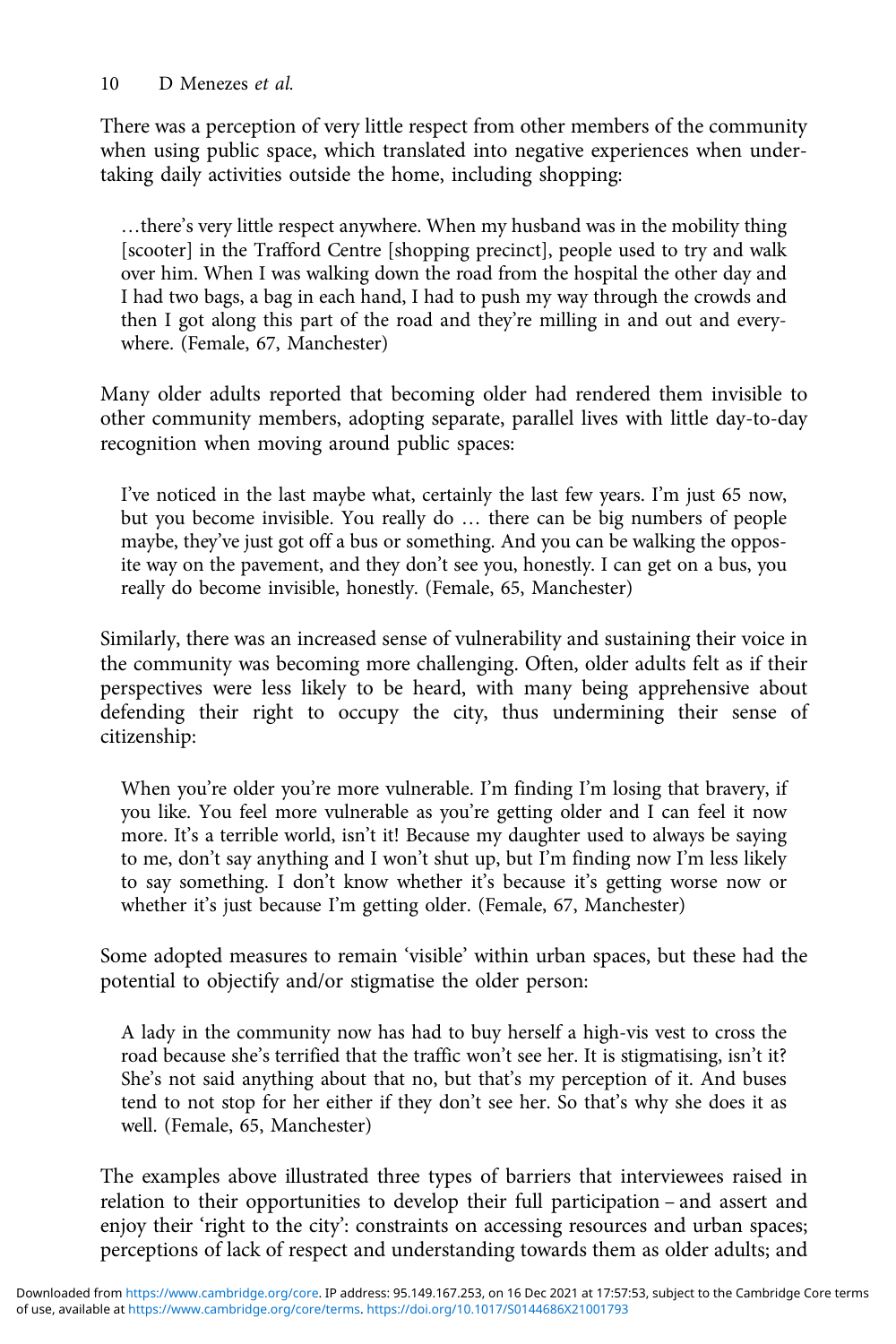a sense of social invisibility. In the process, these examples provide further insights as to the challenges for older adults in reclaiming their 'right to the city'.

# Right to participate in planning and decision-making

The previous section illustrated how accessing and using the city is an everyday struggle for many older adults in the UK. These struggles would suggest the importance of involving older adults in the planning and decision-making around urban interventions. In this section, we interpret some of the challenges older adults face in seeking to become part of urban governance – making and remaking the city.

A small number of older adults had participated in specific groups (e.g. cultural champions, valuing older people groups, advisory panels) to bring about change. These brought about positive experiences for older people, particularly where their voice was used in positive ways:

I've been a cultural champion for a few years now. There's that sense of responsibility but also feeling that you can make a difference. We disseminate information, get older people involved, encourage participation. It's the feeling that what you are doing has value. (Male, 75, Manchester)

However, the majority of older adults in our research reported feeling a lack of power in designing the communities and cities within which they live and an alienation from existing governance structures. Their voices were often not used meaningfully within the planning and design process, such that older people often felt devalued and under-prioritised:

We were asked about what we wanted to see as part of age-friendly Glasgow, when it all first started. They invited to a big event and they did a survey at the door. But we didn't hear anything after that … They're going to do what they want to do, aren't they? They might say we need your opinion but they do what they want. They'll see you but they're not really listening to you. (Female, 64, Glasgow)

We had the City for All Ages stuff. We were just getting some momentum and then they decided to pull it. There was no real commitment and it all fell a bit flat. It's a shame but other things became a priority. I understand that it's not just older people competing for the services and the money and other groups might have been seen as more important. (Female, 80, Edinburgh)

Further, interviewees pointed out problems in getting heard within urban governance structures, the sense of historical and cultural ignorance to the requirements of communities, and a perception that the views and contributions of older adults are being exploited. There was a perceived 'don't make a fuss' attitude towards older people which pointed to a deeper exclusion of older people from the policy setting:

Older people, and they also hate to make a fuss. They've been taught all their lives never to make a fuss. And councils exploit that. The people that make policy exploit that. (Male, 74, Glasgow)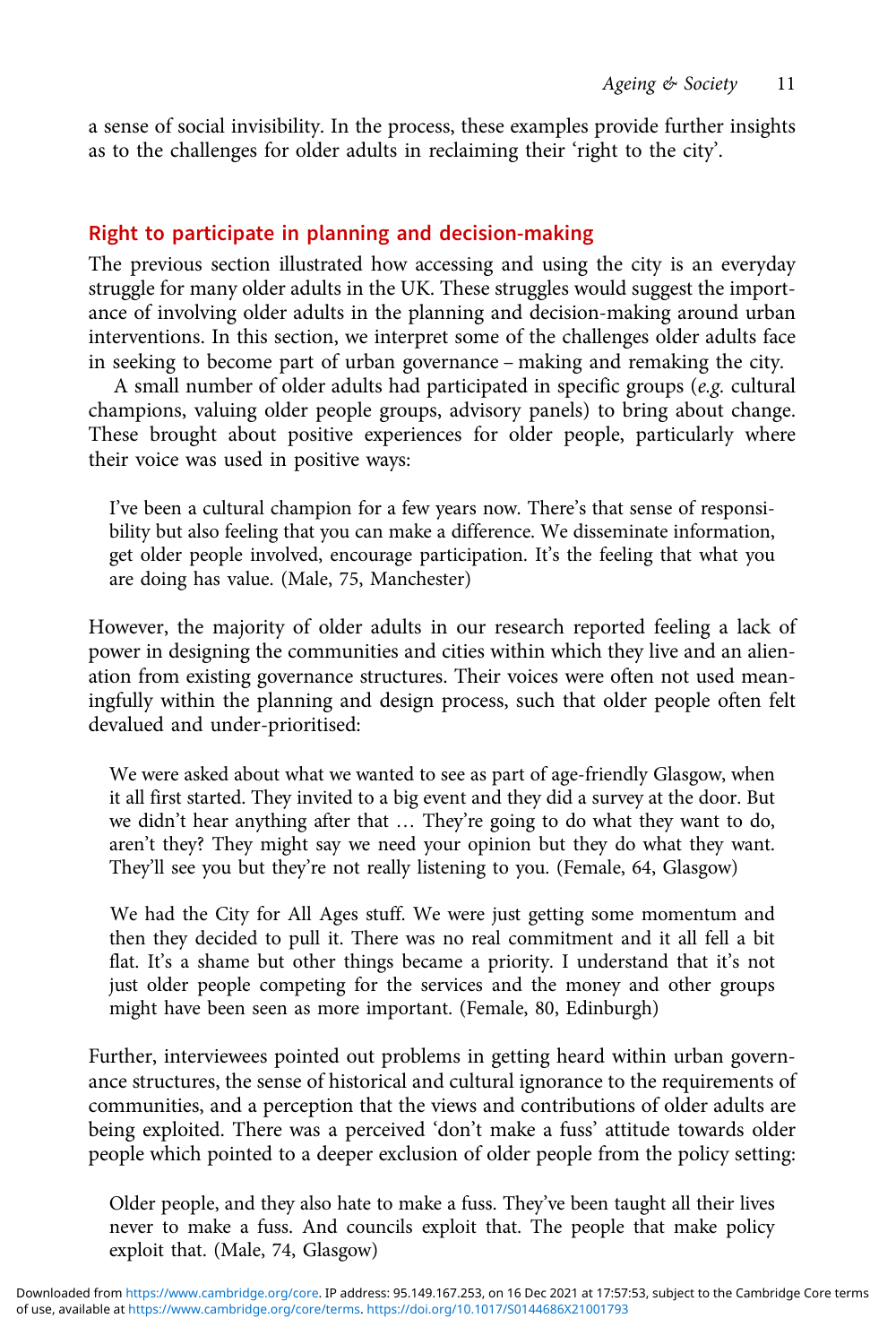A number of older adults saw the potential for a deepening engagement and deliberation with varieties of formal participation and governance yet there was often a reluctance or fear in doing so. A perception that older people 'should be thankful for what they've got' was part of a wider disavowal of older people's rights to influence change:

These are people with experiences in these problems. And there's plenty of us that are maybe older, they're not frail up there and there are plenty of people with loads of life experience that can deliver that kind of thing, rather than as I say some wee council committee that's been set up to produce some kind of report saying we're going to do this and that, we've identified this and that. There is a kind of apathy or a fear or a reluctance to raise their head above the parapet in case they're shot down in flames, and you've got to be thankful for what you've got and you can't expect any more as an older person. (Female, 66, Glasgow)

However, there were key differences across cities in terms of older people's perceptions of how their rights were being supported within an age-friendly context. In Manchester, a number of our interviewees were aware of the age-friendly movement in the city, one which has been well documented in the literature (McGarry and Morris, [2011](#page-19-0)). Many felt that this movement had not only created the political framework for deeper engagement with older people but mechanisms in practice for shaping change:

We have a Charter for older adult rights. It sets out how older people should be included in key decisions. That's a great start for any city. We also have a dedicated group of older people who input into each and every decision. So if it's a new transport initiative, then we input into it and help shape it. (Male, 82, Manchester)

Yet, across all case-study cities, ensuring the integration of older people's perspectives was not always achieved. Many felt that older adults had a positive contribution to make to the design and delivery of AFC, and that they should be seen as a crucial resource for deepening governance within communities:

But I think older people should be responsible or should have a big input, because you don't know what it's like to be an old person until you're an older person, until you have to encounter the kind of problems that we've been talking about this morning. (Male, 72, Glasgow)

In this sense, initiatives aimed at deeper engagement with older people 'by older people themselves' had the potential for positive impact in terms of wider participation but also in terms of understanding and realising rights to the city:

We have the cultural champions, which are basically older people in communities who have a direct line into the council but who engage other older adults in social participation and civic forms of engagement. We act as a conduit into the community for programmes and services … People will approach you about this and that.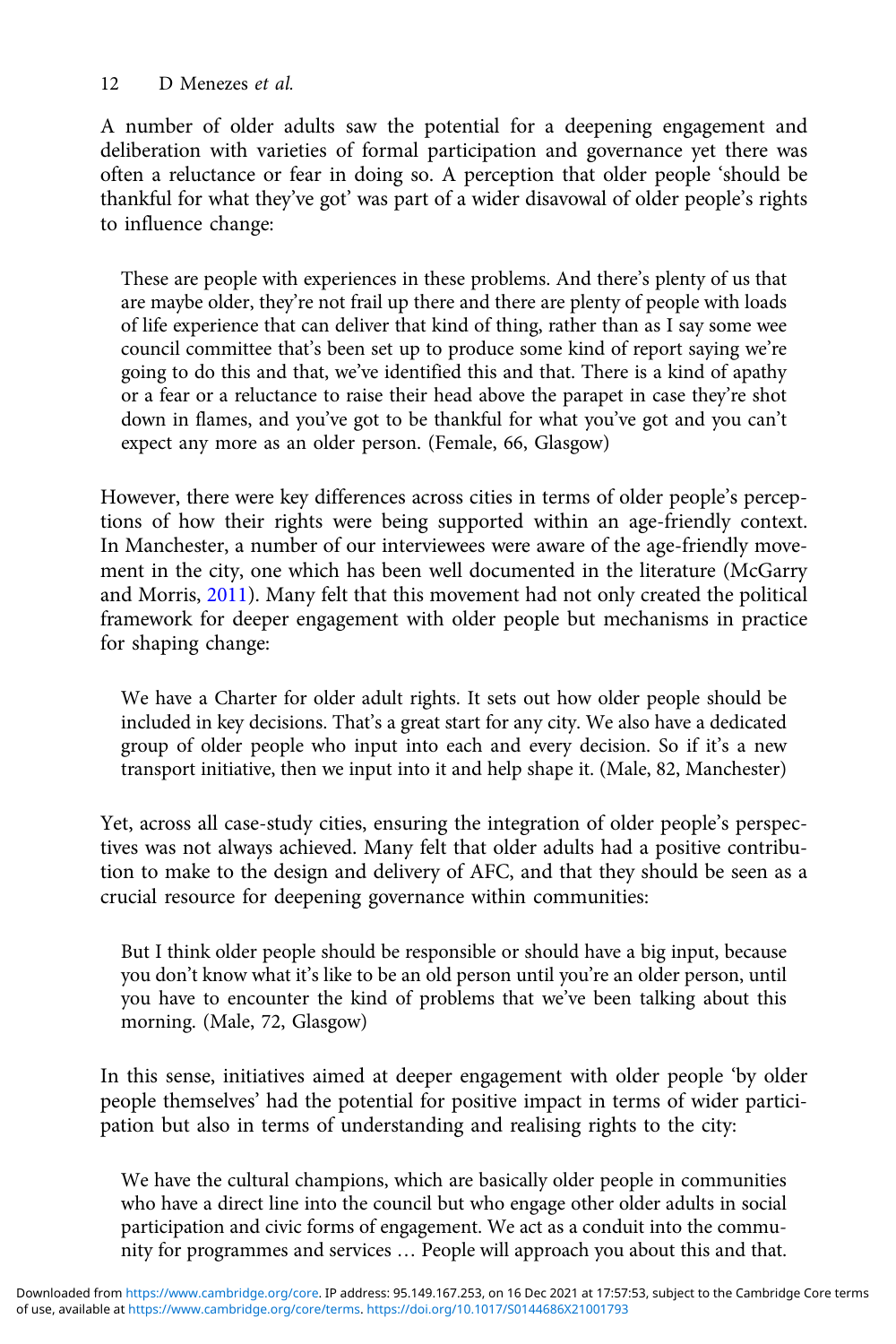How do I do this? How might I do that? Am I entitled to this? So people gain wider understanding from that. (Male, 82, Manchester)

Yet in achieving meaningful change, understanding and recognition of the rights within the age-friendly agenda was a complex process. Interventions often had more success with certain visible and engaged members of the population. Achieving real transformative change in the lives of the harder-to-reach, marginalised and vulnerable older groups was difficult to achieve:

We are a complex community here. It's easier to engage those who answer the door and the same people who are always involved when people come asking. But there are sub-groups and different identities within the community. What about those older people who are not represented, whether they are isolated and don't leave the house. The differences between a person from Somalia, India or Pakistan. How do we really understand what they want? And how they can get involved? (Male, 82, Manchester)

Moreover, there was an identified need to challenge existing structures of power to ensure that older people are in a position to influence change. This included the ability to shape decision-making processes actively but also about realising the collective power of older adults:

People need more power, older people need more power, and there is a power there, it's just about organising that and ensuring that people, old people should have a voice, but it should be a strong voice. (Male, 70, Glasgow)

In making a positive contribution, there was a recognition from some interviewees of the crucial role of older adult's organisations in building wider knowledge of these opportunities, supporting wider participation and empowerment, and actively advocating for and monitoring change:

More needs to be done on educating people into understanding that they can make change. They can make changes, they can influence changes. But they have to have the platform to speak. (Female, 72, Manchester)

If there aren't groups, if there aren't groups that advocate and pressure groups for change, then there should be. We've got a very tiny one here, a very tiny one, but there needs to be more for older people to actually have their say and have their say conveyed to affect policy, to talk about any of the things we've discussed this morning. (Male, 80, Glasgow)

A central challenge highlighted was the need for the state to support older adults actively in understanding their existing rights and opportunities for democratic participation:

Generally, people are very unaware and therefore ignorant of their rights. And a lot of acts are passed and somebody looks at that and it means absolutely nothing to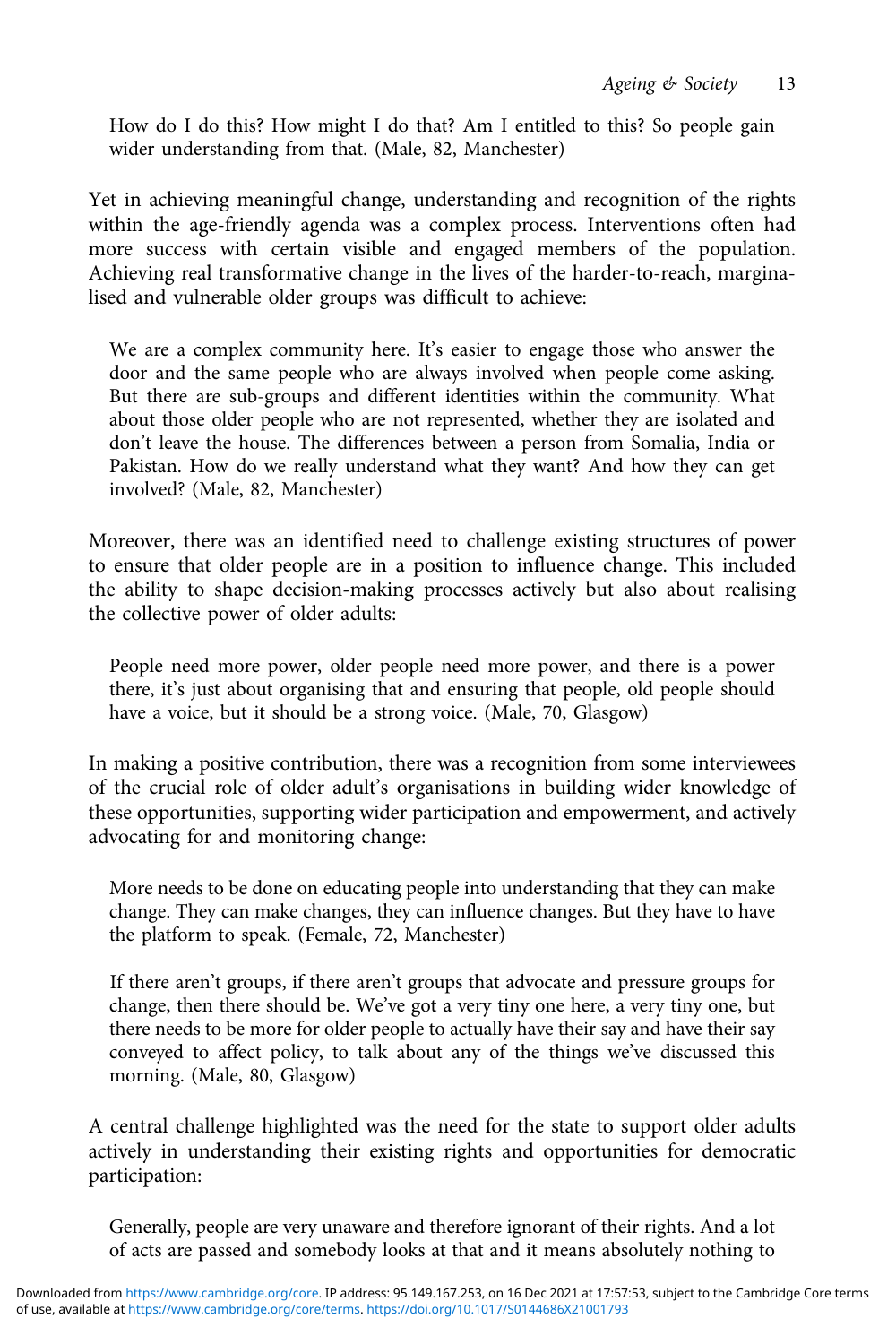them. And unless it's spelled out and this is what's been happening, and this is what you can do. So the majority of people are not aware of the power, of having any power. (Female, 72, Glasgow)

These interviewees were looking for a more powerful collective body of older adults to advocate change and for a very different relationship with urban planning systems (spatial, social, health, local, for instance). In effect, not just through 'having a say' within state structures but through shared power to effect policy and practice change.

# Conclusion: in search of the right to the age-friendly city

Cities are often perceived as hubs of economic, social and cultural activity, as well as sites of innovation, creativity and change. For many, city-space is constructed through social relations, a place where social engagement and everyday interactions play out and where people negotiate access to services, activities and institutions as they move around the city. The city has the potential to act as a space for inclusion and participation, yet it can also be excluding and disempowering by generating invisibility and barriers to access and opportunities to participate in decisionmaking. Some groups, including older adults, are more sensitive to urban changes as they typically rely on their more immediate communities and urban spaces for access to services, resources and support; therefore, an inclusive access to urban settings and environments are crucial for supporting healthy and active ageing agendas as part of the AFC framework.

# Key findings

Results drawn from this research have showed how older adults' 'right to the city' is denied on two interrelated accounts: use of the city and wider social participation; and political participation in the formal decision-making of the city. Within the first category, urban spaces confronted older adults with hazards and barriers that make the built environment inconvenient, uncomfortable or unsafe. These spaces were seen by older adults as disabling and excluding, compromising social participation and alienating many from the spaces of everyday life. Secondly, pertaining to issues of social justice in the context of formal political participation, older adults highlighted the broader power imbalances – such as designing for and not with older adults – with older adults often absent from planning processes or where their views were ignored. This left older adults feeling invisible and voiceless in the process. These experiences were often underpinned by a desire for recognition; to be valued as someone who is making a positive contribution to their city and community. Their means to making positive contributions were undermined by a lack of collective power and awareness amongst older adults about what their 'rights' were and by the failures of existing structures in supporting those rights.

This paper thus illustrates the multi-layered, interconnected nature of older adults' everyday use of urban spaces, and participation in designing these, particularly by highlighting the extent to which older adults' 'right to the city' is being denied. These denials are expressed in older adults' daily life across the nine neighbourhoods in Edinburgh, Manchester and Glasgow. This paper also illustrates how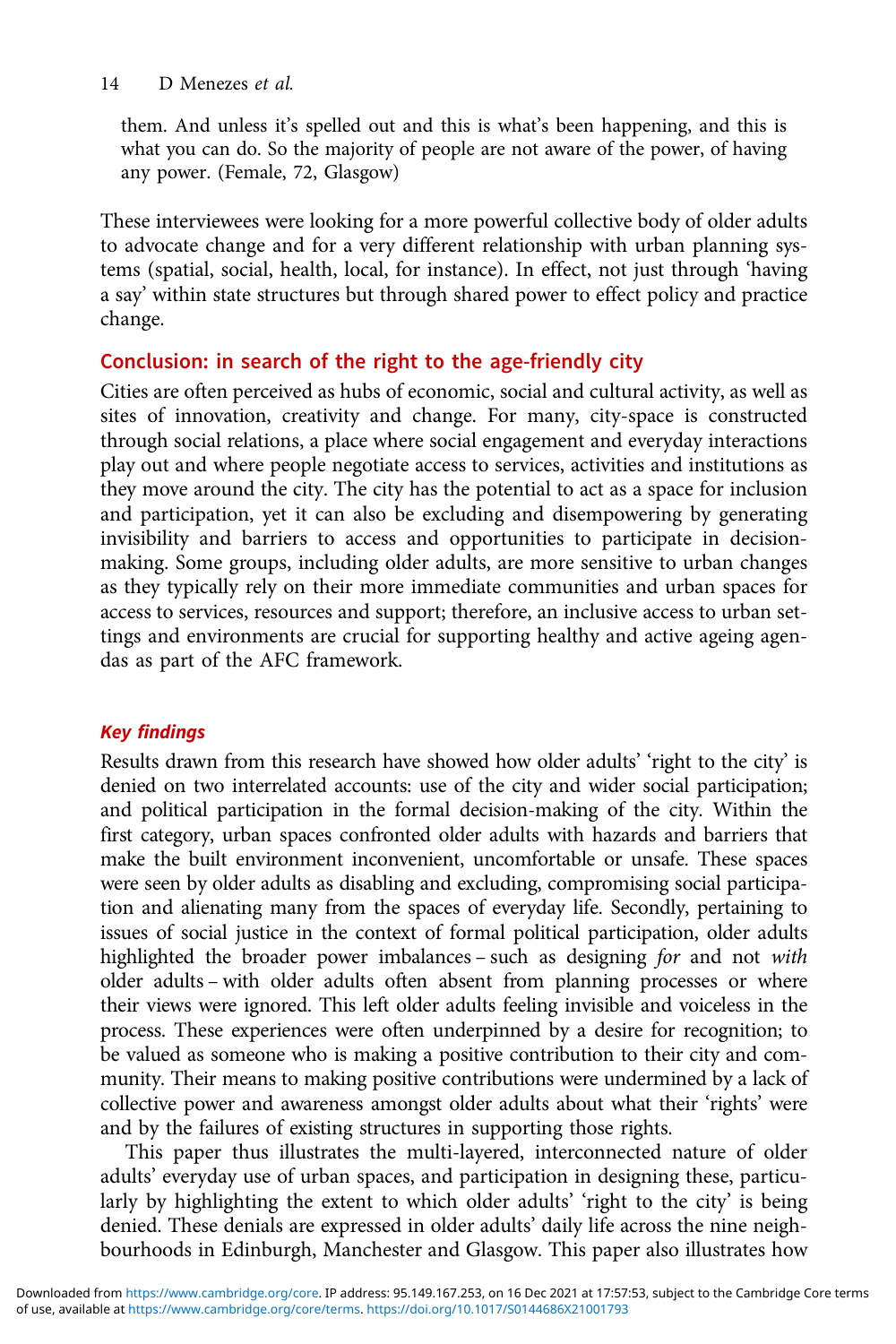everyday denials of the 'right to the city' undermine the ability of older adults to assume a sense of citizenship, thus undermining a sense of self-in-the city. Arguably we have an obligation, articulated through the AFC model, to facilitate older adults' social and political participation and so ultimately their right to full citizenship.

### **Recommendations**

The challenges of delivering AFCs raise some pertinent issues about how to better support older adults' right to full social and political participation. What follows are some specific interventions for policy and practice.

### Right to appropriate and use urban space

The right to appropriate and use urban space is made complex by a set of interrelated psychological, social and spatial barriers. These barriers are particularly important to those older adults who have become more reliant upon their immediate environment for achieving fulfilment in old age and for whom accessing public space and moving around the neighbourhood and wider city is integral to accessing the range of services and supports they need. The experiences of the study participants highlight the interdependency between person and place, and also speak to the many tensions and conflicts they experience within urban spaces which undermine the relational aspects of place-making which are essential in supporting a sense of inclusion and citizenship through AFC interventions.

In order to address this, current age-friendly strategies are often underpinned by a distributive discourse of rights, e.g. if we allocate resources such as more physical infrastructure (e.g. improved outdoor spaces, community centres, health-care facilities and opportunities for social participation), then there follows an assumption that we are doing 'right' by older adults. Yet many older adults remain excluded from accessing those spaces, with our findings revealing negotiation of access to urban settings to be more nuanced, involving interrelated social and psychological factors (confidence, fear, insecurity, territoriality, etc.). Clearly the process of 'claiming' a 'right to the city' is more complex, requiring that older adults: (a) are involved in determining what those rights are; (b) are informed about what constitutes their 'right to the city'; and (c) have the opportunity to assume their 'right to the city' which requires targeted supports for older adults.

In negotiating one's rights to the city, our findings revealed that experiences of older people cut across multiple contexts, e.g. home, community, outdoor spaces. These raise issues about how rights are being determined and co-ordinated across sectors, e.g. the right to housing, the right to move around the city, the right to access health and wellbeing services. Whilst some have been proactive in establishing Older People's Charters at a city level (Manchester City Council, [2015](#page-19-0)), there is a need to ensure these are fully operationalised in AFC delivery in terms of how these rights are being applied and evaluated in policy formulation and implementation of AFC initiatives.

## Rights to participate and collective advocacy

Participants repeatedly stressed the wealth of experience and expertise that they were able to bring to cities, and also the strong desire to act as active 'place makers'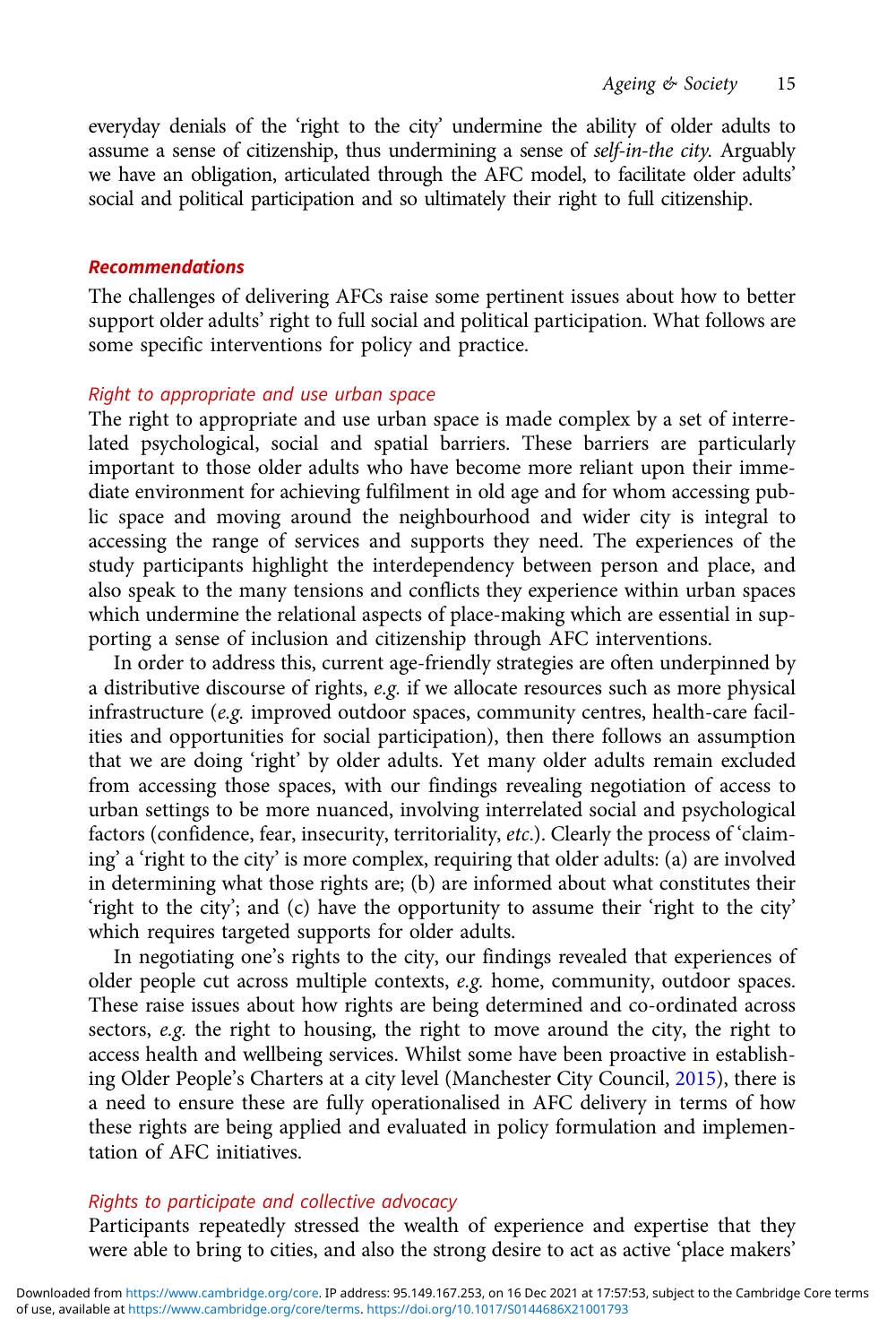in the process. Older adults expressed a degree of scepticism at current decisionmaking structures which failed to integrate their knowledge in the production of urban environments. In giving this knowledge less value, it effectively denies them power in the making and remaking of urban spaces that all city inhabitants would expect. This need for older adults to have their say conveyed to affect policy was a recurring theme in the data. A major reason for this was that older adults were not aware of their rights to participate in urban governance, as set out in UK legislation. Systemic ignorance of their views and the 'do not make a fuss' attitude of some policy makers was deeply disempowering of older adults and their capacities to contribute to decision-making.

Participants advocated change in the way urban planning is undertaken, not just through 'having a say' but through shared power to effect policy and practice change. A need for facilitating this voice and empowering older adults as 'change makers' or 'change advocates' would go some way to meeting their 'right to the city' through political participation. Arguably, the collective organising by older adults and suitable resourcing of such structures are also crucial to increasing their effective political participation.

# Delivering political participation through the AFC agenda

Clearly having 'a right' is different to 'doing right'. Whilst it is apparent that rights are negotiated in the social and relational production of space, they are also grounded in processes and practices of governance. Therefore, there must be the political will to agitate for and realise the rights of older adults in processes of participation, governance and decision-making. Further work is needed to explore these political dimensions. Even where a set of rights are established, older adults need to be in a position to assume control and ownership of rights. This is dependent on their being the structures and governance frameworks in place to affirm their rights both individually and collectively (e.g. representative groups). This work with older adults highlights the need to engage in a process of collaborative dialogue and knowledge exchange, to encourage a shift in thinking to a more inclusive and usercentred approach to urban interventions. Arguably the development and resourcing of collective organising and advocacy by and with older adults will have a crucial role here. Older People's Boards, Assemblies and Steering Groups which are accessible and meet regularly as consultative, sounding and delivery groups are examples for influencing age-friendliness in local council policies. However, these need to be extended further to ensure that the seldom heard and often excluded older adults feel more in control of influencing and delivering a rights-based agenda for AFC.

Ultimately, the right of older adults to participate in urban governance, as 'city dwellers' who have a key voice in defining urban spaces (Lefebvre, [1968] [1996](#page-19-0), [1974;](#page-19-0) Purcell, [2003\)](#page-19-0), requires new approaches in order to realise the AFC agenda. Young [\(1989\)](#page-20-0) highlighted how participatory democratic structures tend to reproduce group oppression, 'the paradox of democracy', and argues that it is by institutional means that this must be rectified. The experiences of older adults in this study point towards institutional strategies that draw on the depth of their knowledge to build a 'wiser' urban governance. Through deliberative approaches, perhaps, that seek to move beyond the paradox of participatory democracy towards more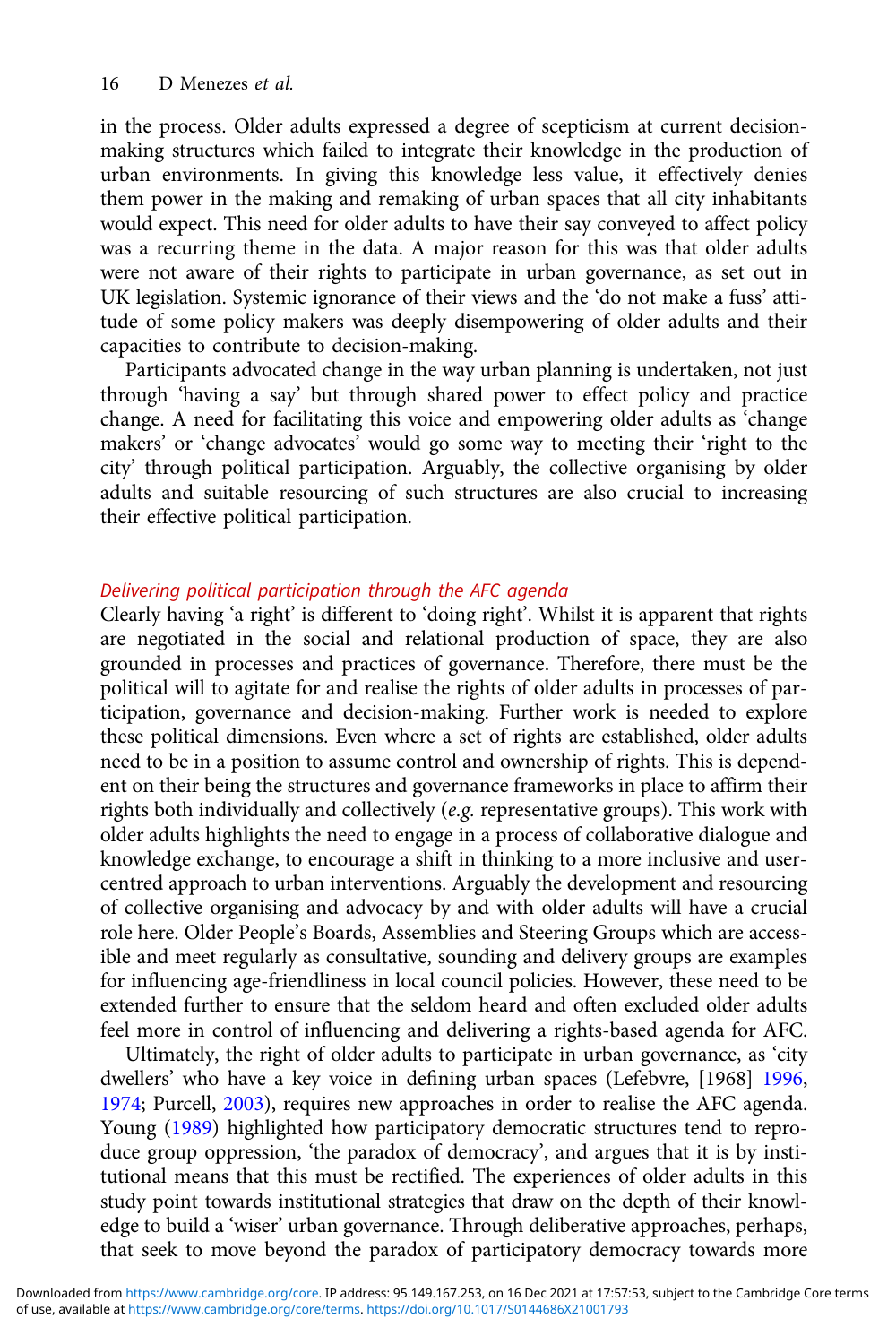diverse, balanced dialogue and policy making. This requires more assertive collective organising and advocacy for and by older adults.

### Future research agenda

Going beyond the present research, further work needs to be undertaken to explore clearly and further conceptualise what older adults understand by rights to the city across diverse groups and identities. This requires a more intersectional approach to understanding rights in old age, exploring how age cuts across ethnicity, gender, ability (physical and mental), sexuality and place to impact on rights, which we have not explored in this study. There is a current assumption in the delivery of social justice frameworks that there exists a set of normative judgements through which rights in old age can be determined, e.g. right to access public spaces, right to affordable housing, right to inclusion in the decision-making process. However, in applying a common framework, there is a failure to understand how the freedoms, capabilities and opportunities to assume those rights are restricted for more-marginalised and vulnerable groups in old age. As the Methodology section pointed out, cognitive or mobility abilities were not used as criterions for recruitment, however, the nature of the final sample reflected a more active set of older adults though many of them did live with varying levels of impairments. Hence, further research would also be required to ascertain the challenges that older adults with cognitive and physical decline faced in the process of accessing and participating in the life of the city. In terms of future opportunities for comparative case-study research, whilst the findings presented in this paper brought together the experiences of older people across cities and community contexts, we did not analyse the data by socioeconomic context. Future research is needed to explore how experiences and rights in old age differ in terms of material access to resources and income, as well as across different urban governance frameworks. Finally, in light of global events, and the importance of COVID-19 and future pandemics, older adults face new challenges in respect of their freedoms and rights, potentially reshaping the role of the community and state, and this requires further discussion in the context of AFC.

## Concluding remarks

Older adults are at risk of being denied their full 'right to the city' as an appropriation of the shared spaces and resources as part of a fulfilling social participation. Their experiences and perceptions of social invisibility illustrated the power increasingly to undermine and deny their aspirations for full social participation and inclusion as they become older. If involving older adults in the development of AFC approaches within urban settings represents a crucial goal for urban governance, then achieving this will require situating a rights-based approach within a governance framework that allows those rights to be realised. This is crucial if the age-friendly agenda is to achieve transformative change aimed at progressing social justice amongst older adults.

Acknowledgements. The authors would like to thank all the participants of this study for their valuable contribution and time. We are also grateful to our two anonymous referees and the editor who provided helpful comments and suggestions to strengthen this paper.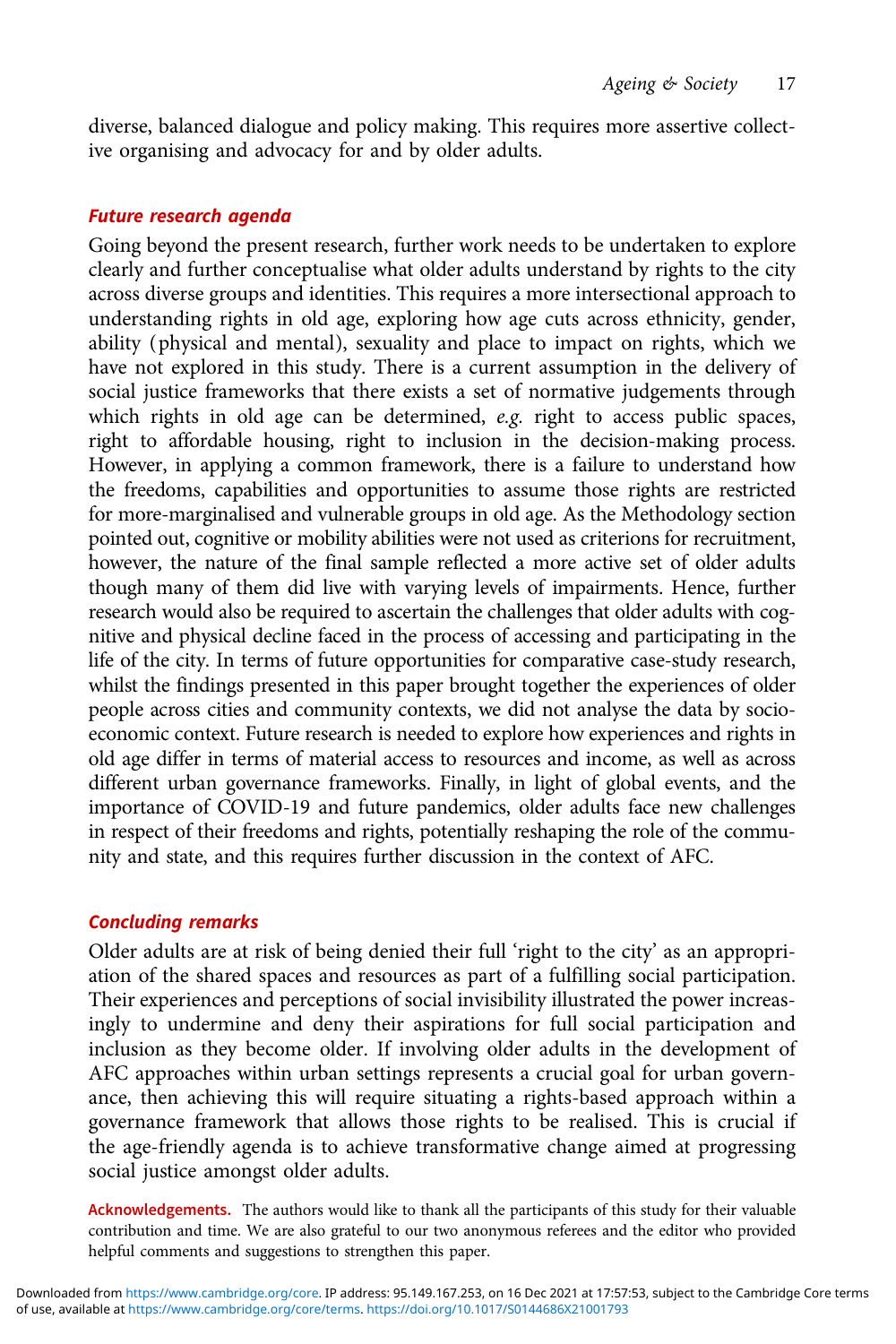#### <span id="page-18-0"></span>18 D Menezes et al.

Author contributions. All authors were involved in the discussions towards developing the manuscript and critically revised and edited subsequent versions of the manuscript, initially drafted by DM.

Financial support. This work was supported by the Economic and Social Research Council (ESRC) (grant number ES/N013220/1). The ESRC had no involvement in the study design, in the collection, analysis or interpretation of the data, nor in the decision to submit the article for publication.

Conflict of interest. The authors declare no conflicts of interest.

Ethical standards. Ethical approval was obtained from Heriot-Watt University's Ethical Review Committee prior to undertaking the fieldwork and all participants provided consent.

# References

- Abbott P and Sapsford R (2005) Living on the margins: older people, place and social exclusion. Policy Studies 26, 29–46.
- Adlakha D, Krishna M, Woolrych R and Ellis G (2020) Neighbourhood supports for active ageing in urban India. Psychology and Developing Societies 32, 254–277.
- Atkinson R, Wulff M, Reynolds M and Spinney A (2011) Gentrification and displacement: the household impacts of neighbourhood change. AHURI Final Report No. 160, 1–89.
- Biggs S (2001) Toward critical narrativity: stories of ageing in contemporary social policy. Journal of Aging Studies 15, 303–316.
- Boniburini I, Le Marie J, Moretto L and Smith H (2013) The City as a Common Good: Urban Planning and the Right to the City. Brussels: La Cambre Horte.
- Braun V and Clarke V (2006) Using thematic analysis in psychology. Qualitative Research in Psychology 3, 77–101.
- Buffel T and Phillipson C (2016) Can global cities be 'age-friendly cities'? Urban development and ageing populations. Cities 55, 94–100.
- Buffel T, Phillipson C and Scharf T (2012) Ageing in urban environments: developing 'age-friendly' cities. Critical Social Policy 32, 597–617.
- Buffel T, Phillipson C and Scharf T (2013) Experiences of neighbourhood exclusion and inclusion among older people living in deprived inner-city areas in Belgium and England. Ageing & Society 33, 89-109.
- Buffel T, McGarry P, Phillipson C, De Donder L, Dury S, De Witte N, Smetcoren A-S and Verté D (2014) Developing age-friendly cities: case studies from Brussels and Manchester and implications for policy and practice. Journal of Aging & Social Policy 26, 52-72.
- Burns V, Lavoie J-P and Rose D (2012) Revisiting the role of neighbourhood change in social exclusion and inclusion of older people. Journal of Aging Research 2012, 148287.
- Chiodelli F (2013) Planning and urban citizenship: suggestions from the thoughts of Henri Lefebvre. Planning Perspectives 28, 487–494.
- Cramm J, Van Dijk H and Nieboer A (2018) The creation of age-friendly environments is especially important to frail older people. Ageing & Society 38, 700-720.
- Creswell JW (2009) Research Design: Qualitative, Quantitative and Mixed Methods Approaches, 3rd Edn. Thousand Oaks, CA: Sage.
- De Donder L, Buffel T, Dury S, De Witte N and Verte D (2013) Perceptual quality of neighbourhood design and feelings of unsafety. Ageing & Society 33, 917-937.

Dikeç M (2002) Police, politics, and the right to the city. GeoJournal 58, 91-98.

Fitzgerald K and Caro F (2017) International Perspectives on Age-friendly Cities. New York, NY: Routledge.

- Friedmann J (1995) The right to the city. Society and Nature 1, 71-84.
- Friedmann J (2010) Place and place-making in cities: a global perspective. Planning Theory & Practice 11, 149–165.
- Harvey D (2008) The right to the city. New Left Review 53, 23–40.
- Imrie R (2011) Designing disabling environments. In Bezmez SYD, Sinan S and Senturk S (eds), Sakatlik Calismalari: Soysal Bilimlerden Bakma. Istanbul: Koc University Press, pp. 325–362.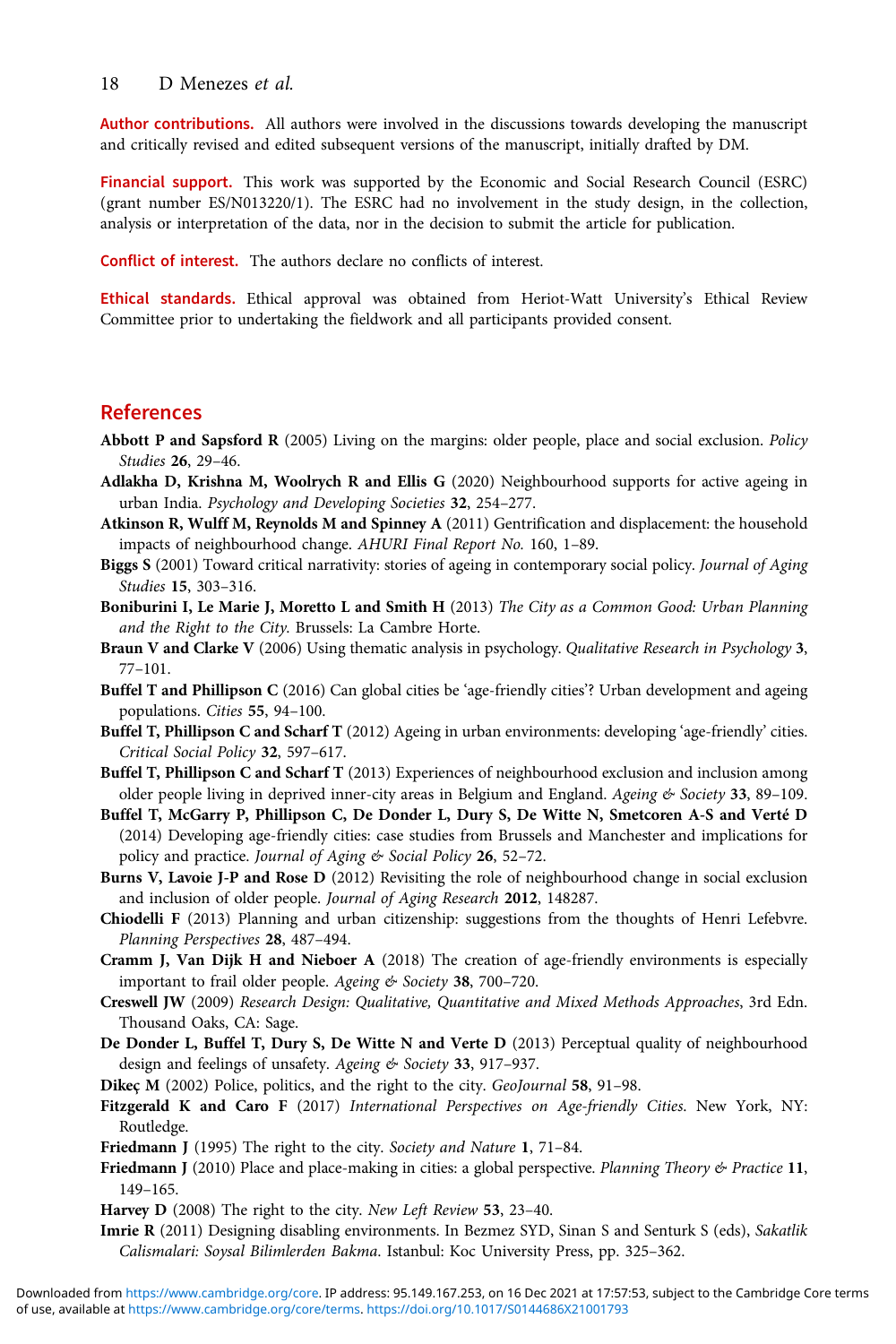- <span id="page-19-0"></span>Isin E (2000) Democracy, citizenship and the city. In Isin E (ed.), Democracy, Citizenship and the Global City. London: Routledge, pp. 1–21.
- Jenkins P, Smith H and Wang Y (2006) Planning and Housing in the Rapidly Urbanising World. London: Routledge.
- King L (2020) Henri Lefebvre and the right to the city. In Meagher SM, Noll S and Biehl JS (eds), Philosophy of the City Handbook. New York, NY: Routledge, pp. 76–86.
- Lefebvre H (1974) The production of space. In Nicholson-Smith D (ed.), The Production of Space. Oxford: Blackwell Publishers, pp. 289–293.
- Lefebvre H ([1968] 1996) The right to the city. In Kofman E and Lebas E (ed.), Writings on Cities. Oxford: Blackwell Publishers, pp. 61–181.
- Lui C, Everingham J, Warburton J, Cuthill M and Bartlett H (2009) What makes a community age-friendly: a review of international literature. Australasian Journal on Ageing 28, 116–121.
- Manchester City Council (2015) Older People's Charter. Age-friendly Manchester. Manchester, UK: Manchester City Council.
- McCann E (2002) Space, citizenship, and the right to the city: a brief overview. GeoJournal 58, 77–79.
- McCann E (2003) Framing space and time in the city: urban policy and the politics of spatial and temporal scale. Journal of Urban Affairs 25, 159–178.
- McGarry P and Morris J (2011) A great place to grow older: a case study of how Manchester is developing an age-friendly city. Working with Older People 15, 38–46.
- Menec V, Means R, Keating N, Parkhurst G and Eales J (2011) Conceptualizing age-friendly communities. Canadian Journal on Aging/La revue canadienne du vieillissement 30, 479-493.
- Menezes D (2020) 'They cannot boss me around': manifesting agency in care homes in Goa, India. In Brosius C and Mandok R (eds), Caring for Old Age: Perspectives from South Asia. Heidelberg, Germany: Heidelberg University Publishing, pp. 159–180.
- Mitchell D (2003) The Right to the City: Social Justice and the Fight for Public Space. New York, NY: Guilford Press.
- Mitchell D and Heynen N (2009) The geography of survival and the right to the city: speculations on surveillance, legal innovation, and the criminalization of intervention. Urban Geography 30, 611–632.
- Novek S and Menec V (2014) Older adults' perceptions of age-friendly communities in Canada: a photovoice study. Ageing & Society 34, 1052-1072.
- Phillips D, Siu O, Yeh A and Cheng K (2005) Ageing and place: perspectives, policy, practice. In Gavin J and Phillips D (eds), Ageing and Place: Perspectives, Policy, Practice. London: Routledge, pp. 147–163.
- Phillipson C (2011) Developing age-friendly communities: new approaches to growing old in urban environments. In Angel S, Jacqueline L and Richard A (eds), Handbook of Sociology of Aging. New York, NY: Springer, pp. 279–293.
- Powell J and Edwards M (2002) Policy narratives of aging: the right way, the third way or the wrong way? Electronic Journal of Sociology 6, 1–9.
- Purcell M (2002) Excavating Lefebvre: the right to the city and its urban politics of the inhabitant. GeoJournal 58, 99–108.
- Purcell M (2003) Citizenship and the right to the global city: reimagining the capitalist world order. International Journal of Urban and Regional Research 27, 564–590.
- Rowles G and Bernard M (2013) The meaning and significance of place in old age. In Rowles G and Bernard M (eds), Environmental Gerontology: Making Meaningful Places in Old Age. New York, NY: Springer, pp. 3–24.
- Scharf T and Smith A (2005) Multiple Exclusion and Quality of Life Amongst Excluded Older People in Disadvantaged Neighbourhoods. London: Social Exclusion Unit, Office of the Deputy Prime Minister.
- Scharf T, Phillipson C and Smith A (2007) Aging in a difficult place: assessing the impact of urban deprivation on older people. In Wahl H-W, Tesch-Romer C, Hoff A and Hendricks J (eds), New Dynamics in Old Age: Individual, Environmental and Societal Perspectives. New York, NY: Routledge, pp. 153–173.
- Shields R (1998) Lefebvre, Love, and Struggle: Spatial Dialectics. London: Routledge.
- Simone A (2005) The right to the city. Interventions 7, 321-325.
- Sixsmith J, Sixsmith A, Fänge M, Naumann D, Kucsera C, Tomsone S, Haak M, Dahlin-Ivanoff S and Woolrych R (2014) Healthy ageing and home: the perspectives of very old people in five European countries. Social Science & Medicine 106, 1–9.